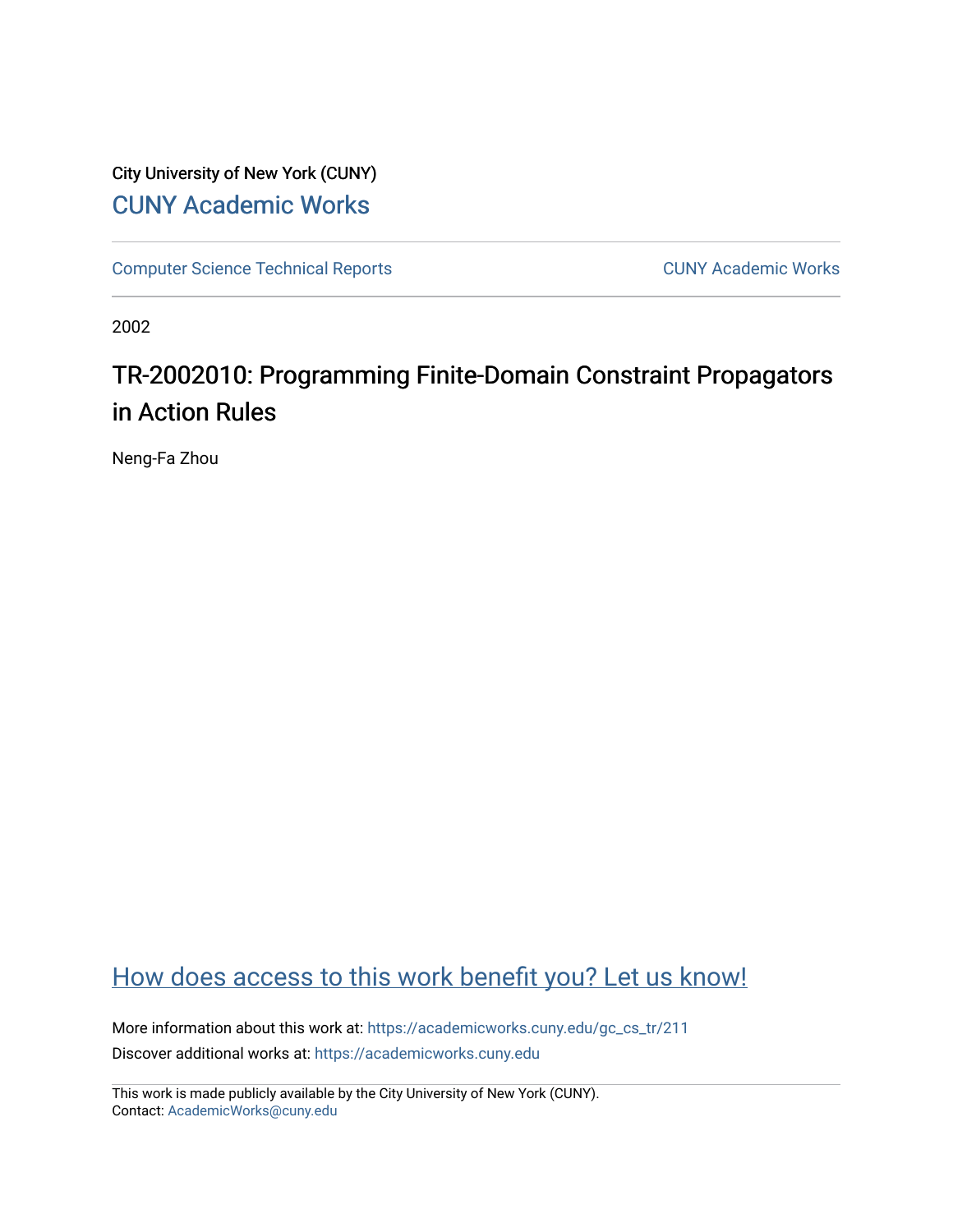# **Programming Finite-Domain Constraint Propagators** in Action Rules

Neng-Fa Zhou

Department of Computer and Information Science Brooklyn College & Graduate Center The City University of New York New York, NY 11210-2889, USA zhou@sci.brooklyn.cuny.edu

# ${\bf Abstract}$

In this paper, we propose a new language construct, called *action rules*, and describe how various propagators for finite-domain constraints can be implemented in it. An action rule specifies a pattern for agents, an action that the agents can carry out, and an event pattern for events that can activate the agents. Action rules combine the goal-oriented execution model of logic programming with the event-driven execution model. This hybrid execution model facilitates programming constraint propagators. A propagator for a constraint is an agent that maintains the consistency of the constraint and is activated by the updates of the domain variables in the constraint. The action rule language has a much stronger description power than *indexicals*, the language widely used in current finite-domain constraint systems, and is flexible for implementing not only the interval-consistency but also the arc-consistency algorithms. As examples, we present the implementation of a weak arc-consistency algorithm for the all distinct constraint and a hybrid algorithm for n-ary linear equality constraints. B-Prolog has been extended to accommodate action rules. Benchmarking shows that the performance of B-Prolog as a CLP(FD) system is comparable with the fastest systems available now.

#### 1 Introduction

 $CLP(FD)$ , the constraint logic programming language over finite-domains, has been proved effective for solving a large number of real-life optimization problems [8]. The key operation employed in  $CLP(FD)$  is called *constraint propagation*  $[14, 22]$ , which uses constraints actively to prune search spaces as follows: whenever a variable changes, i.e., the variable has been instantiated or its domain has been updated, the domains of all the remaining variables are filtered to contain only those values that are consistent with this variable. There may exist different propagation rules for a constraint depending on the level of consistency to be achieved. Constraint propagation has been employed to solve not only constraints over finite-domains but also constraints over trees, lists, sets, floating-point numbers, and many other domains [13].

In early  $CLP(FD)$  systems, such as the CHIP system [7], constraints are interpreted rather than compiled. Constraints are first transformed into canonical-form terms and are then executed by an interpreter that performs, among other things, constraint propagation. The propagation procedure adopted is general enough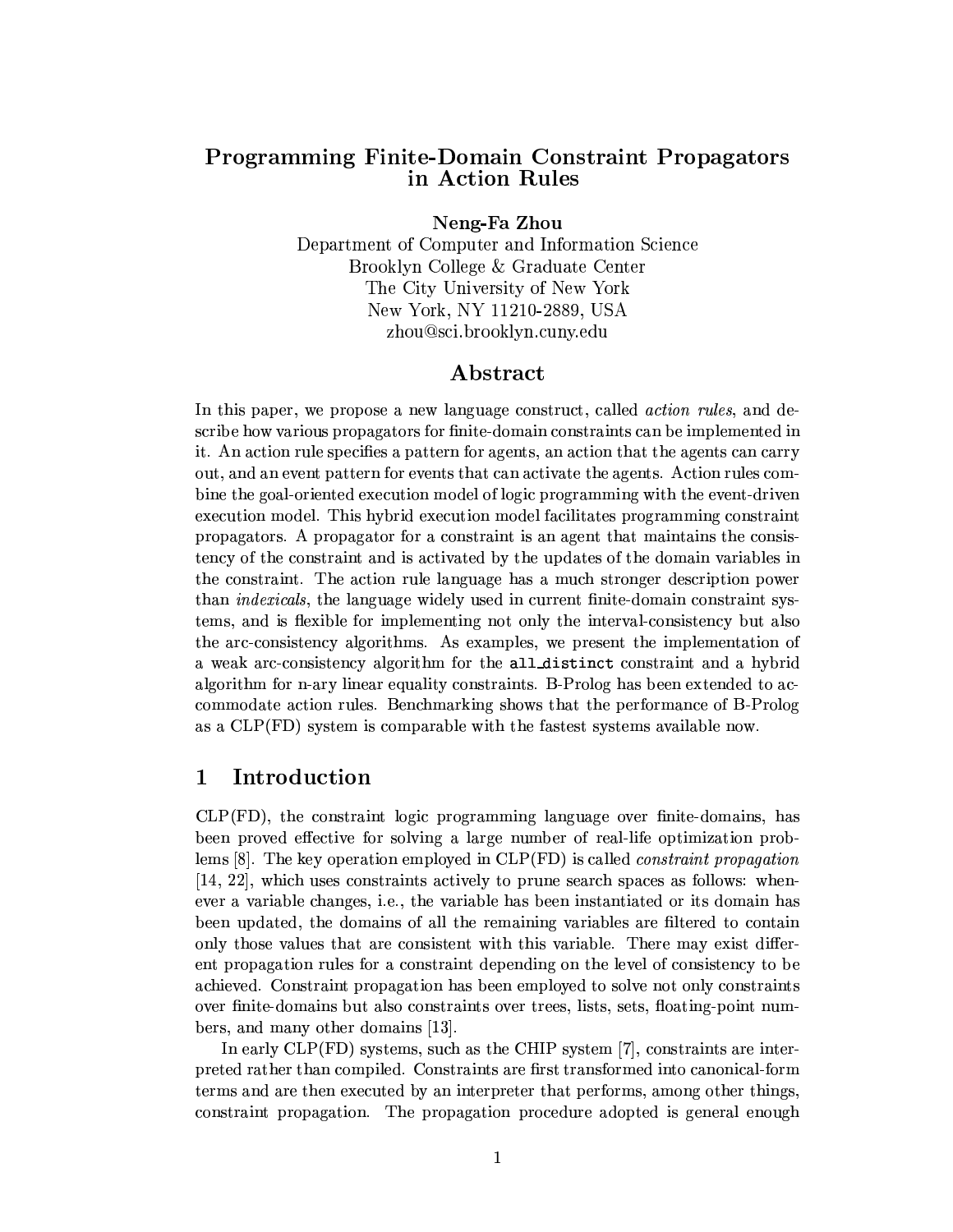for handling all types of constraints. Learning from the experience of compiling Prolog programs into the Warren Abstract Machine (WAM) [2], a former research group at ECRC extended the WAM for compiling  $CLP(FD)$  [1]. The CHIP compiler compiles constraints into low level instructions such that different specialized propagation procedures are used for different types of constraints. This black-box approach has proved problematic because it is too complicated and lacks flexibility and extendibility. The extended WAM in the CHIP system has over 100 instructions for compiling finite-domain constraints alone [1]!

A language construct, called *indexicals*, has been quite popular as an intermediate language for compiling finite-domain constraints. The language was first proposed by Hentenryck et al  $[24]$  and then popularized by [4]. This language is also adopted by other systems  $[3, 21]$ . An indexical is a primitive constraint in the form of X in r, where X is a domain variable and r specifies the range for X. For each indexical, a propagation procedure specific to it is used. Indexicals are claimed to be a glass-box approach to compiling constraints in contrast with the black-box CHIP compiler. Nevertheless, as the delaying mechanism is embedded in range expressions, indexicals are not as open as claimed. Indexicals can be used to compile arithmetic constraints, but are too weak to be used to program many other kinds of propagators.

CHR (Constraint Handling Rules) [10] may currently be the most powerful implementation language for constraints. It can be used to program not only constraint propagators but also constraint reasoning rules. CHR has been implemented and integrated with Eclipse, Sicstus, and Oz. CHR resembles a production system. In CHR, the left-hand side of a rule specifies a pattern of constraints in the constraint store and the right-hand side specifies new constraints to replace those on the left-hand side or to be added into the store. The left-hand side of a rule may have multiple constraint patterns. This feature is helpful for reasoning about the constraint store. For example,  $A > B \& B > C \rightarrow A > C + 1$  is a CHR rule that generates the constraint  $A > C + 1$ , which is helpful albeit redundant. The strong description power, however, is not offered without cost. For CHR, a sophisticated matching algorithm is needed to match constraint patterns against the constraint store. Now, constraint solvers implemented in CHR are still an order of magnitude slower than constraint interpreters implemented in  $C$  [12].

This paper proposes a new language construct, called *action rules*, that can be used to program event-handling in general and constraint propagation in particular. An action rule specifies a pattern for agents, an action that the agents can carry out, and an event pattern for events that can activate the agents. An agent is like a subgoal in Prolog but behaves in an event-driven manner. An agent can be suspended when certain conditions on it are satisfied and can be activated when certain events are posted. Action rules are an extension of delay constructs such as delay clauses [15] that allows for the descriptions of not only delay conditions but also activating events and actions. The syntax and semantics of action rules will be described in Section 3.

The focus of this paper is on how to implement various propagators for finitedomain constraints in action rules. A propagator for a constraint is an agent that maintains the consistency of the constraint and is activated by the updates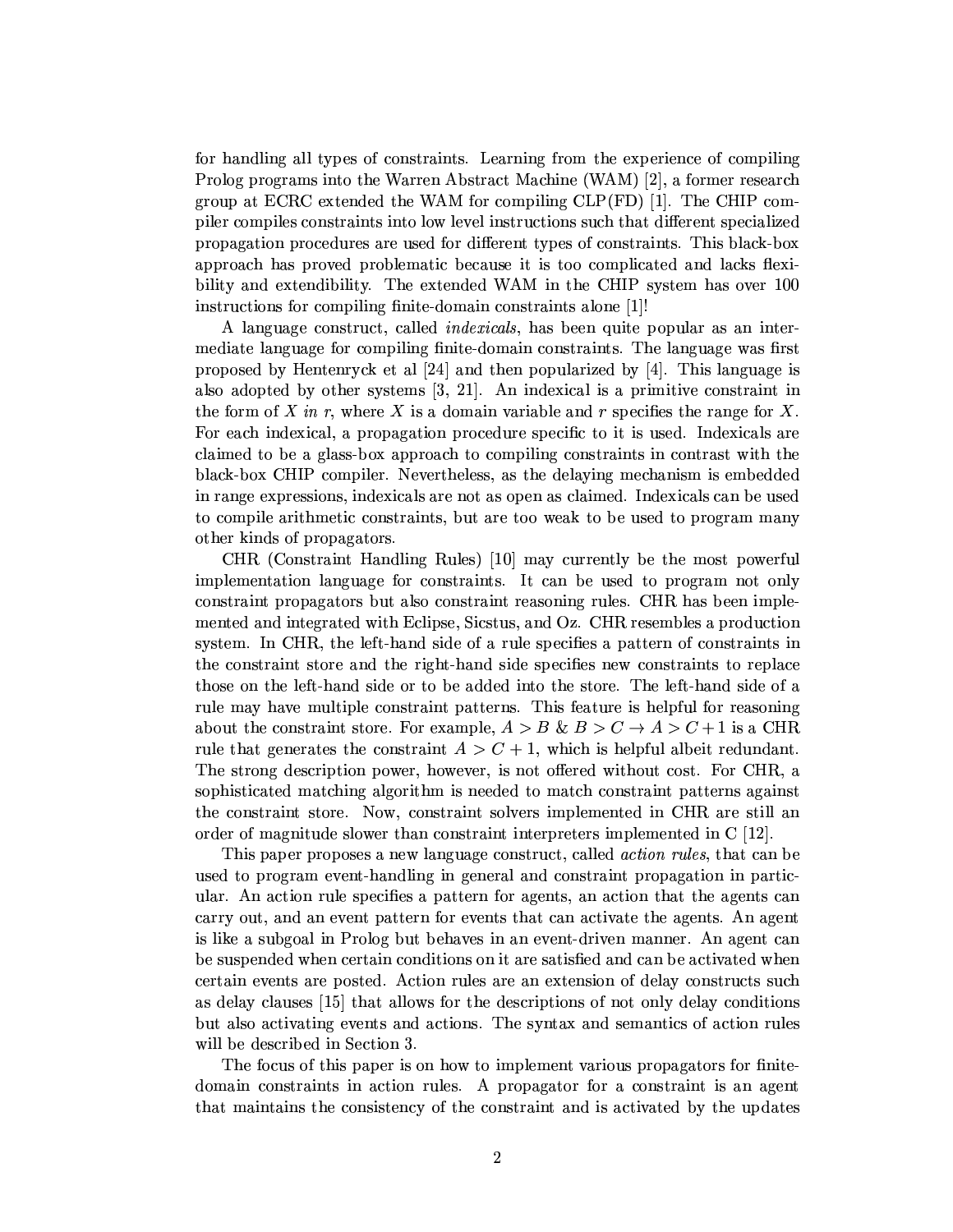of the domain variables in the constraint. In Section 4, we present propagators for binary, non-binary, and the global constraint all distinct. Action rules are more expressive than indexicals. Some of the propagators presented such as the one for maintaining arc-consistency for binary equality constraints and the one for maintaining weak arc-consistency for all\_distinct cannot be implemented in indexicals as efficiently.

B-Prolog has been extended to accommodate action rules and several constraint solvers including the ones over finite-domain, Boolean, trees, and sets have been developed in action rules. Section 5 compares the performance of the finitedomain solver of B-Prolog with GNU-Prolog, a state-of-the-art implementation of  $CLP(FD)$ . The benchmarking results show that B-Prolog is faster than GP for most of the benchmarks and on average as well.

Readers are assumed to be familiar with logic programming and constraint satisfaction, but the knowledge about abstract machines is not a prerequisite. In Section 2, we define some preliminary terms and concepts about CLP(FD) and constraint propagation. Readers are referred to [23] and [14] for the details. Some remarks on the implementation of action rules are given in Section 5. A detailed description of the implementation techniques is beyond the scope of this paper. Interested readers are referred to [25] for the abstract machine adopted in B-Prolog and to [28] for the extended memory architecture for supporting agents.

#### $\overline{2}$ Preliminaries

#### $2.1$  $CLP(FD)$

 $CLP(FD)$  [23] is an extension of Prolog that supports built-ins for specifying domain variables, constraints, and strategies for instantiating variables.

The domains of variables are declared as follows:

## Vars in D

where Vars is a variable or a list of variables, and D is a list of ground terms or a range between two integers  $l..u$ . A domain variable is normally represented as a Prolog variable with attributes. A CLP(FD) system provides primitives for accessing and updating attribute values.

A CLP(FD) system provides equality (=), disequality ( $\neq$ ), and inequality constraints. In addition, a CLP(FD) system also provides some other constraints such as global constraints. The global constraint all distinct (L) ensures that the elements in the list L must be all different.

#### $2.2$ Constraint propagation

*Constraint Propagation* [23] is a key operation employed in CLP(FD) systems for maintaining the consistency of constraints. The basic idea of constraint propagation is to activate the propagators of constraints whenever some updates occur to the domain variables in the constraints. Propagating the updates to other variables may result in the shrink of the domains of the variables or the instantiation of the variables.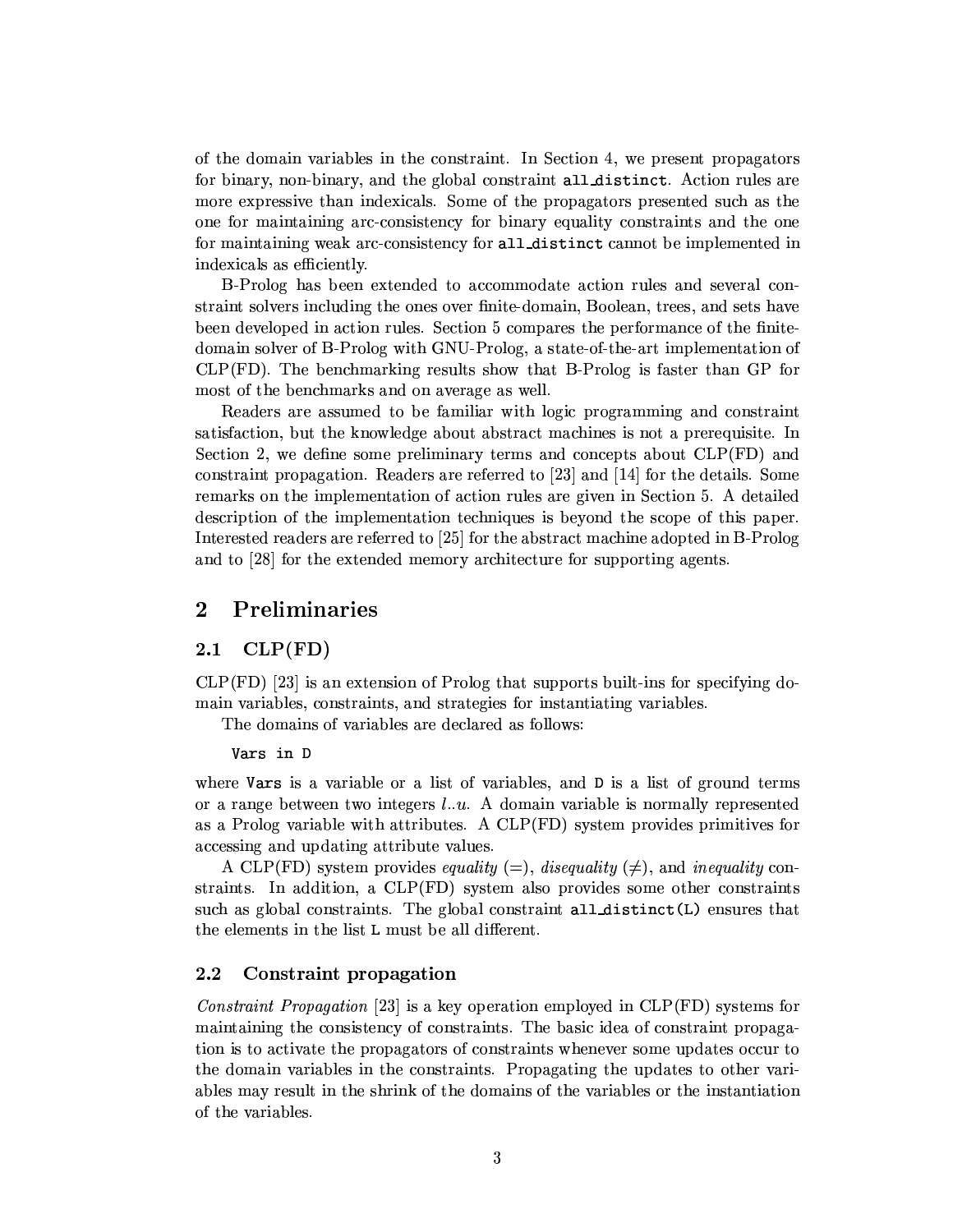There are different levels of consistency for constraints [14]. We define below three levels of consistency needed in this paper, namely node, interval and arc, and define the propagators that maintain them.

A unary constraint  $p(X)$  where X has the the domain D is said to be node*consistent* if for any element x in  $D p(x)$  is satisfied.

$$
\forall_{x\in D}p(x)
$$

For example, for the equality constraint  $X = Y + 1$ , when X is instantiated to 3, Y must be instantiated to 2 to make the constraint node-consistent. As another example, for the disequality constraint  $X \neq Y$ , when X is instantiated to 3, 3 must be excluded from the domain of Y to make the constraint node-consistent. The propagation rule that maintains node-consistency is called *forward checking*. A propagator for a constraint that performs forward checking is activated whenever the constraint becomes unary.

Let C be an equality constraint  $f(X_1, X_2, ..., X_n) = 0$  where  $X_i$  is defined over the domain  $D_i$   $(i = 1, ..., n)$ . Suppose  $X_i = g_i(X_1, ..., X_{i-1}, X_{i+1}, ..., X_n)$  and the functions *min* and *max* are defined as follows:

$$
min(g_i(X_1, ..., X_{i-1}, X_{i+1}, ..., X_n)) = min\{g_i(x_1, ..., x_{i-1}, x_{i+1}, ..., x_n)|x_i \in D_i\}
$$

$$
max(g_i(X_1, ..., X_{i-1}, X_{i+1}, ..., X_n)) = max\{g_i(x_1, ..., x_{i-1}, x_{i+1}, ..., x_n)|x_i \in D_i\}
$$

The constraint C is interval consistent w.r.t.  $X_i$  if:

$$
\forall_{x \in D_i} (min(g_i(X_1, ..., X_{i-1}, X_{i+1}, ..., X_n)) \le x \le max(g_i(X_1, ..., X_{i-1}, X_{i+1}, ..., X_n)))
$$

To make the constraint interval consistent w.r.t.  $X_i$ , we have to exclude all the elements from  $D_i$  that are not in the range. The constraint C is interval consistent if  $C$  is interval consistent w.r.t. all the variables. For example, the constraint  $X = Y + 1$ , where X and Y have the domain 1..5, is not interval consistent. To make the constraint interval-consistent, we have to exclude 1 from the domain of  $X$  and 5 from the domain of Y. Propagators for maintaining interval consistency are activated whenever a bound of a variable is updated or whenever a variable is instantiated. The definition can be easily extended to inequality constraint  $f(X_1, X_2, ..., X_n) \geq 0.$ 

Consider a binary constraint  $p(X, Y)$  where X and Y are defined over the domains  $D_x$  and  $D_y$ , respectively. The constraint is said to be arc-consistent w.r.t. X if for any element in  $D_x$  there exists a supporting element in  $D_y$  such that the constraint is satisfied:

$$
\forall_{x \in D_x} \exists_{y \in D_y} p(x, y)
$$

Similarly, the constraint is arc-consistent w.r.t. Y if for any element in  $D_y$  there exists a supporting element in  $D_x$  such that the constraint is satisfied:

$$
\forall_{y \in D_y} \exists_{x \in D_x} p(x, y)
$$

The constraint is arc-consistent if it is arc-consistent w.r.t. both  $X$  and  $Y$ . For example, the equality constraint  $X = Y + 1$   $(X \in \{2,4,5\}, Y \in \{1..4\})$  is not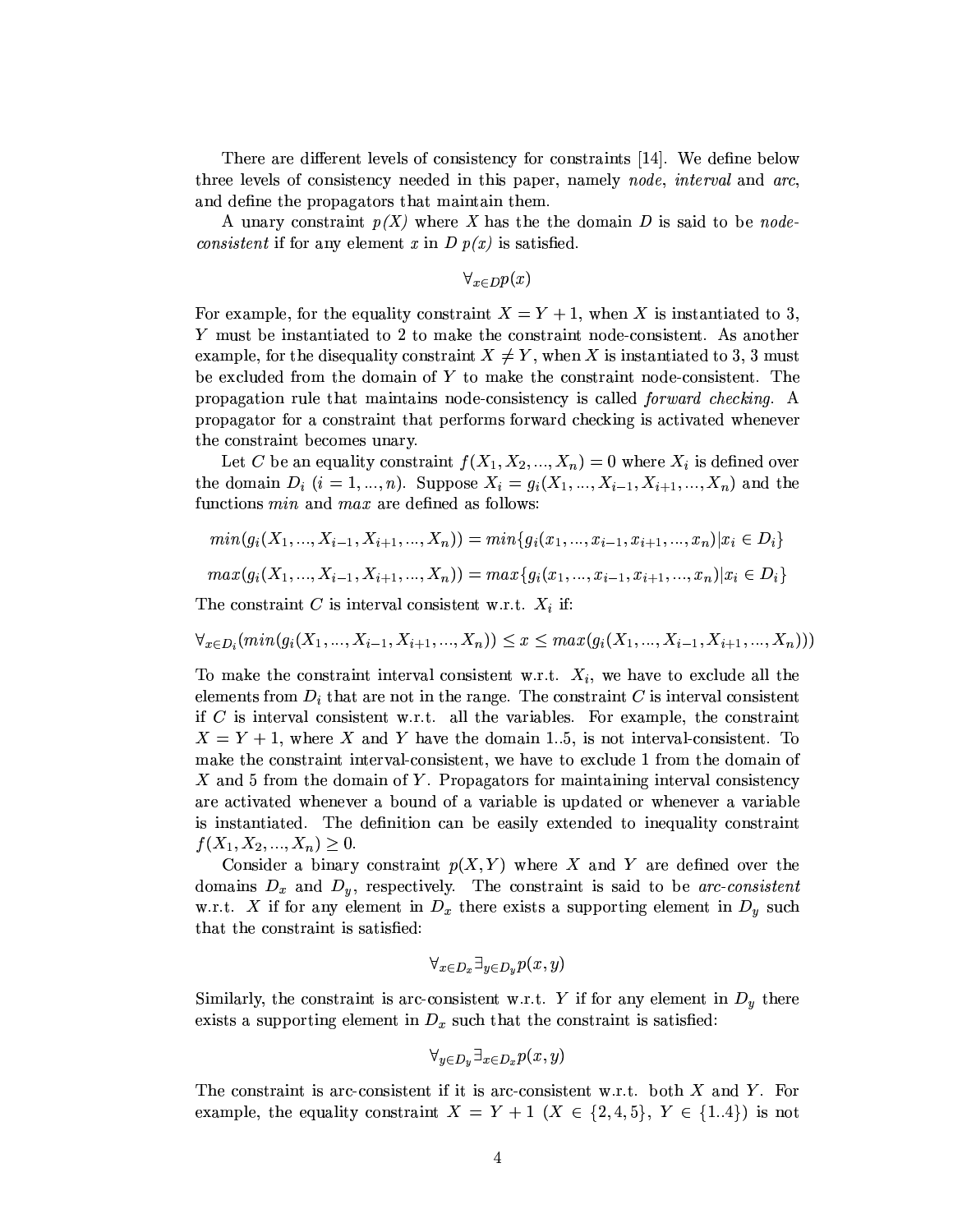arc-consistent since there is no element in the domain of  $X$  that supports 2 in the domain of Y. To make the constraint arc-consistent, we must exclude 2 from the domain of  $Y$ . Propagators for maintaining arc-consistency are triggered whenever changes occur to the domain of a variable. It is very costly to maintain arc-consistency for arbitrary constraints. For this reason, some  $CLP(FD)$  systems maintain arc-consistency only for binary constraints and many others do not consider arc-consistency at all.

#### 3 **Action Rules**

The action rule language is designed for programming active agents. An agent is like a subgoal in Prolog but behaves in an event-driven manner. In this section, we describe the syntax and operational semantics of action rules and also give the set of events offered for programming constraint propagators.

#### $3.1$  $\mathbf{Syntax}$

An *action rule* takes the following form:

```
<Agent> <ConditionSeq> {<EventSet>} '=>' <ActionSeq>
```
where Agent is an atomic formula that represents a pattern for agents, ConditionSeq is a sequence of conditions on the agents, EventSet is a set of patterns for events that can activate the agents, and ActionSeq is a sequence of actions performed by the agents when they are activated. Conditions, event patterns, and actions are all atomic formulas. In a sequence, the delimiter ',' is used to separate the elements.

All conditions in ConditionSeq must be in-line tests. The event set EventSet together with the enclosing braces is optional. If an action rule does not have any event patterns specified, then the rule is called a *commitment rule*. A set of built-in events is provided for programming constraint propagators and interactive graphical user interfaces. For example,  $ins(X)$  is an event that is posted when the variable X is instantiated. A user program can create and post its own events and define agents to handle them. A user-defined event takes the form of event  $(X, T)$ where X is a variable, called a *suspension variable*, that connects the event with its handling agents, and T is a Prolog term that contains the information to be transmitted to the agents. If the event poster does not have any information to be transmitted to the agents, then the second argument T can be omitted. The built-in action  $post(E)$  posts the event  $E$ .

An *agent definition* consists of a sequence of rules, and a *program* consists of a sequence of *agent definitions*. Agents correspond to subgoals in Prolog, and agent definitions correspond to predicates. In this paper, we use the term *agents* for subgoals that can be suspended and activated.

#### $3.2$ **Examples**

The following defines an agent that echoes the messages sent to it by event posters.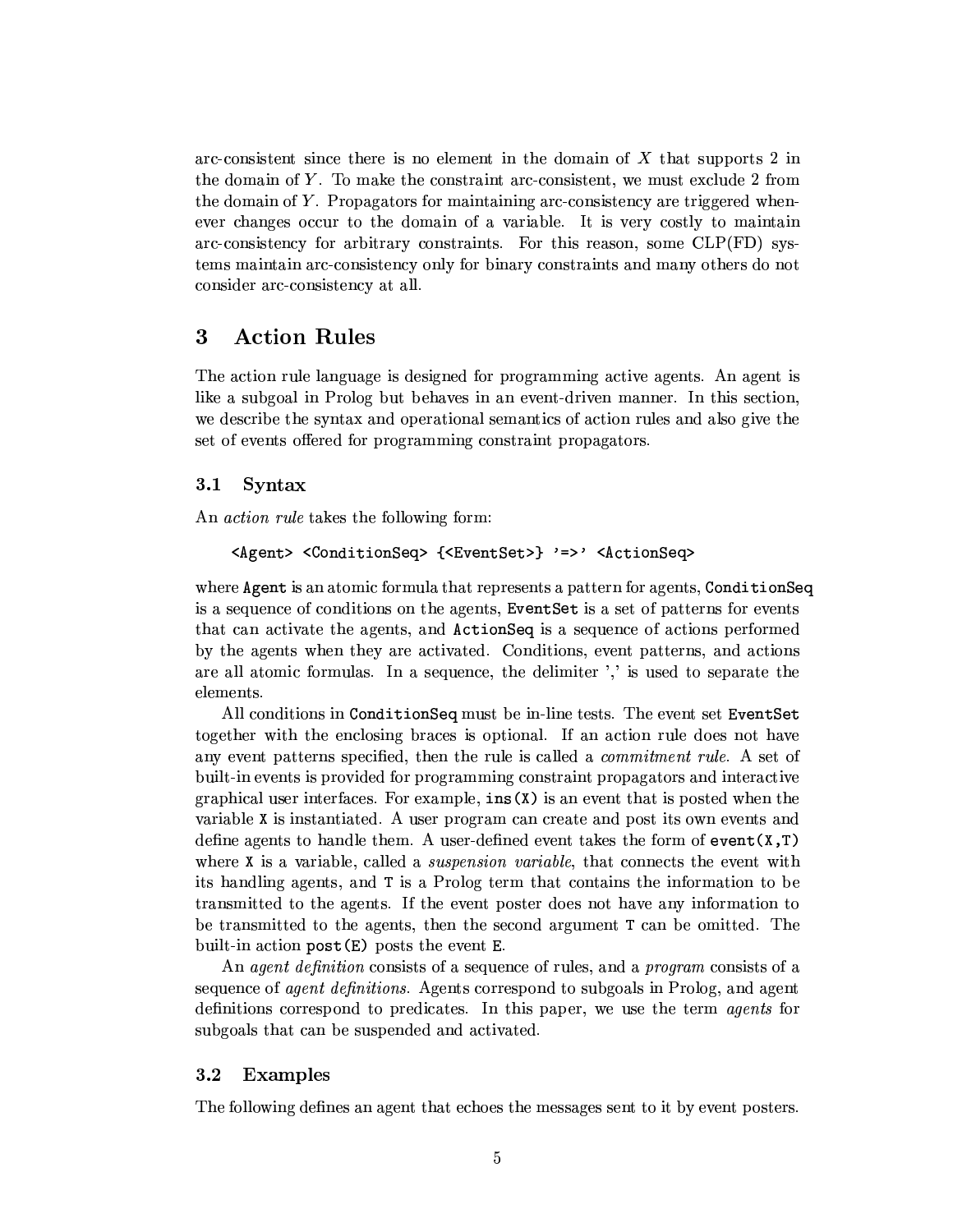$echo\_\texttt{agent}(X)$ ,  $\{event(X, Message)\} \Rightarrow write(Message)$ .

The following query,

```
echo_agent(Ping), echo_agent(Pong),
post(event(Ping,ping)), post(event(Pong,pong))
```
creates two echo agents named echo\_agent(Ping) and echo\_agent(Pong), and activate them by posting two events. The event event (Ping, ping) activates the agent echo\_agent(Ping), and the event event(Pong,pong) activates the agent echo\_agent(Pong).

The following defines the freeze predicate in Prolog-II [5].

 $\text{freeze}(X, G), \text{var}(X), \text{ins}(X)$  => true.  $freeze(X,G) => call(G).$ 

The primitive  ${\bf freeze}(X,G)$  is logically equivalent to call (G) but the execution of G is delayed until X is instantiated to a non-variable term. The agent  $freeze(X, G)$ is suspended waiting for an event  $ins(X)$  when X is a variable. When an event ins (X) is posted, the condition  $var(X)$  is tested *again*. If it succeeds, then the action true is executed and the agent becomes suspended again. As long as X is a free variable, the agent  $freeze(X, G)$  will be suspended. Only when X becomes a non-variable term, can the second rule be applied.

#### **Operational Semantics** 3.3

The operational semantics of action rules is better formulated as a system of transition states. Each state is a pair  $\langle A, S \rangle$ , where A is a *sequence* of actions and S is a set of pairs  $(\alpha, r)$  where  $\alpha$  is a suspended agent and r is an action rule to be tried when the agent is activated. An initial state is  $\langle A_0, \phi \rangle$  where  $A_0$  is a sequence of actions given by the user and an ending state is  $\langle \phi, S \rangle$  where the sequence of actions is empty.

When an agent is created, the system searches in its definition for a rule whose agent-pattern matches the agent and whose condition is satisfied. This kind of rule is said to be *applicable* to the agent. Formally, an action rule "H, C,  $E \Rightarrow B$ " or a commitment rule "H,  $C \Rightarrow B$ " is applicable to an agent  $\alpha$ , if "H $\theta = \alpha \wedge C\theta$ " is satisfied. Notice that since one-directional matching rather than full-unification is used to search for an applicable rule and in the condition no variable can be instantiated, the agent will remain the same after an applicable rule is found.

The rules in the definition are searched sequentially. If there is no rule that is applicable, the agent will fail. After an applicable rule is found, the agent will behave differently depending on the type of the rule.

### Application of commitment rules

If the rule found is a commitment rule " $H, C \implies B$ " in which no event pattern is specified, then the action  $B$  will be added to the action sequence.

 $\langle \alpha A, S \rangle$ (application of commitment rule)  $\overline{<}$ B $\theta + A$ , S

The agent will commit to the action and a failure of the action will lead to the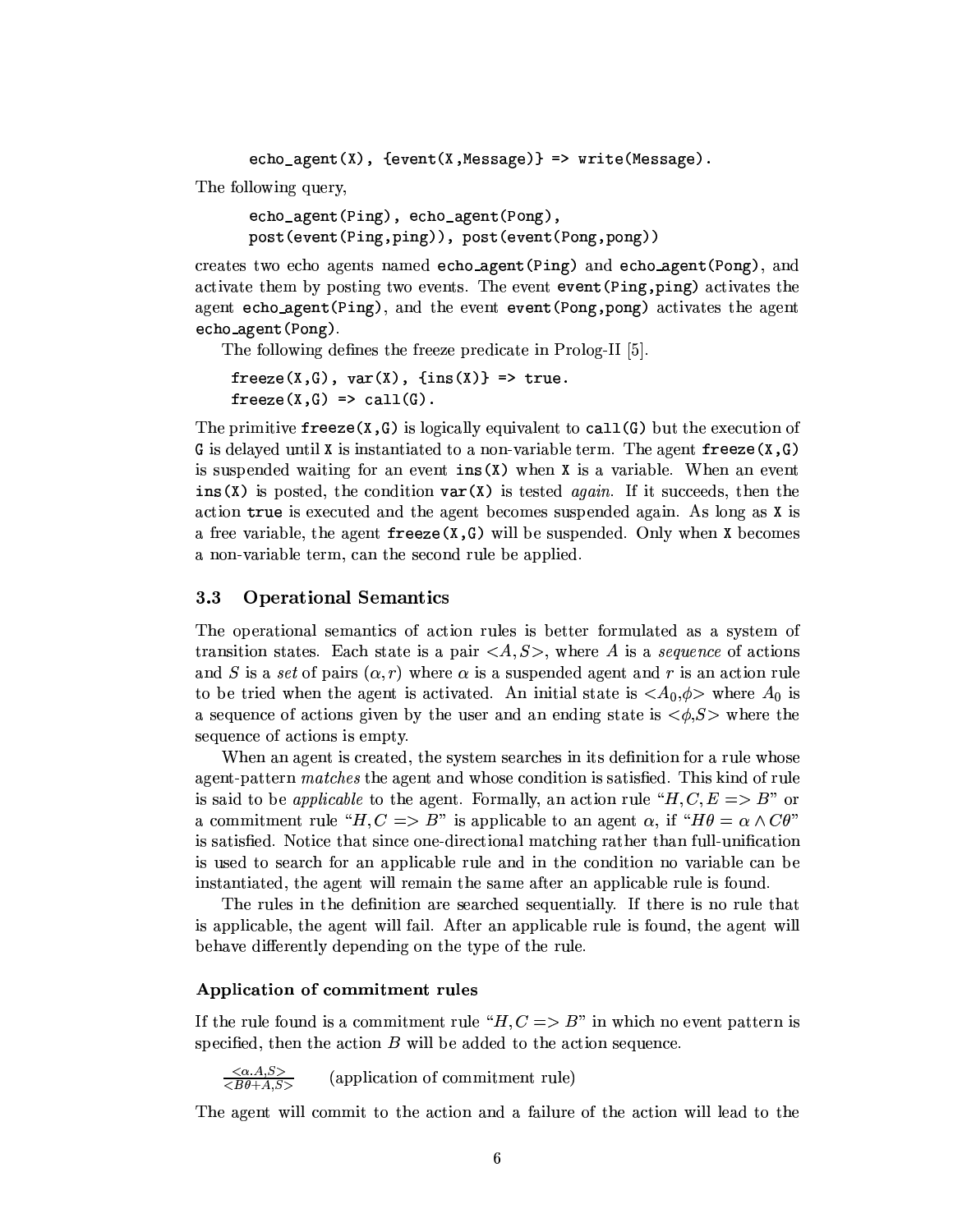failure of the agent.

A commitment rule is similar to a guarded clause in concurrent logic languages [19], but an agent can never be blocked while it is being matched against an agent pattern.

## Application of action rules

If the rule found is an action rule " $r : H, C, \{E\} \implies B$ ", the agent will be suspended until it is *activated* by one of the events in  $E$ .

$$
\frac{\langle \alpha.A, S \rangle}{\langle A, \{(\alpha,r\theta)\}\cup S \rangle}
$$
 (suspension rule)

Notice that the instance of the rule  $r\theta$  rather than the original rule is memorized. So when  $\alpha$  is activated, it is unnecessary to match  $\alpha$  against the head of the rule again.

## **Activating agents**

Let  $. A, S be the current state. After E is posted, all the agents waiting$ for E in S will be activated. For each agent  $(\alpha, r)$  in S that is waiting for E, the condition in the rule r is tested *again*. If it succeeds, the action  $B$  will be added to the action sequence.

$$
\frac{\langle (A,\{(a,r)\} \cup S \rangle}{\langle B\theta + A,\{(a,r)\} \cup S \rangle} \qquad \text{(activation rule 1)}
$$

The agent does not vanish after the activation, but instead turns to wait until it is activated again. So, aside from the difference in event-handling, the action rule "H,  $C, \{E\} \Rightarrow B$ " is similar to the guarded clause "H:-C | B, H", which creates a clone of the agent after the action  $B$  is executed. Failure of  $B$  will cause the agent  $\alpha$  to fail.

If the condition of r is not satisfied, then the element  $(a, r)$  will be deleted from the suspension set and the agent  $a$  will be added to the front of the action sequence.

$$
\frac{\langle (A, \{(\alpha,r)\} \cup S \rangle}{\langle \alpha, A, S \rangle} \qquad \text{(activation rule 2)}
$$

 $\alpha$  becomes an action now. When it is selected, an applicable rule will be searched for it. Since once a rule becomes inapplicable to an agent, it can never become applicable again, we only need to search for applicable rules for  $\alpha$  from the subsequent rules of  $r$ .

## Remarks

There is no primitive for killing agents explicitly. An agent never disappears as long as action rules are applied to it. An agent vanishes only when a commitment rule is applied to it.

At a certain time, an event may activate several agents. It is up to the implementers of the language to use a strategy to schedule them. Whatever scheduling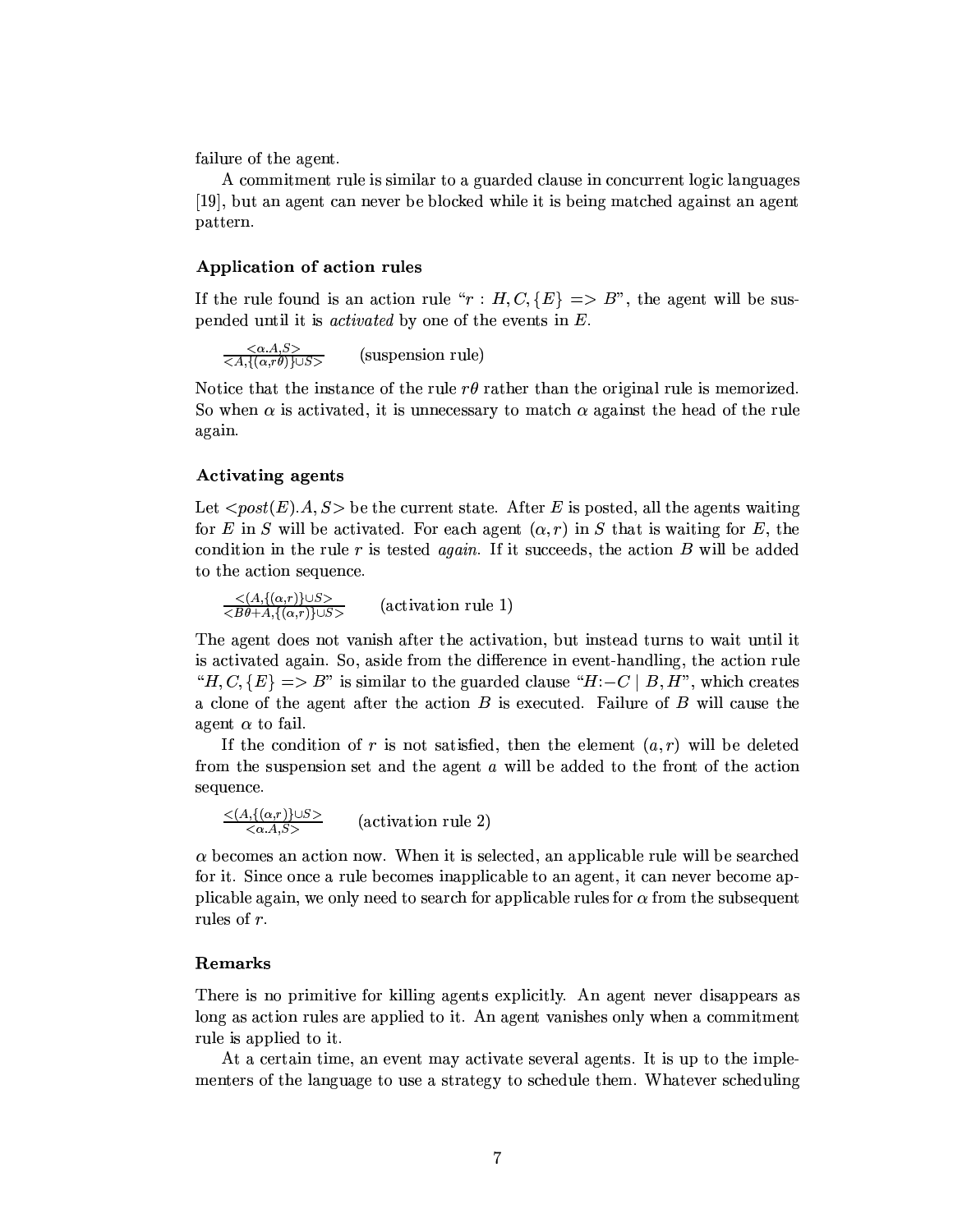strategy is adopted, the user should not rely on the strategy to guarantee the correctness of programs.

In practice, for the sake of efficiency, events are postponed until before the execution of the next non-inline subgoal. At a point during execution, there may be multiple events posted that are all expected by an agent. If this is the case, then the agent has to be activated once for each of the events. In our implementation, the first-come-first-considered strategy is used to schedule events and agents.

#### Domain variables and built-in events  $3.4$

A *domain variable* variable is a variable to which there are suspended propagators and some other information attached. A domain variable is represented in B-Prolog as a record that has the following fields:

| ref       | reference to the value                                               |
|-----------|----------------------------------------------------------------------|
| type      | type of the domain                                                   |
| min       | minimum element in the domain                                        |
| max       | maximum element in the domain                                        |
| size      | number of elements that remain in the domain                         |
| ins_cs    | list of propagators to be executed when the variable is instantiated |
| minmax_cs | list of propagators to be executed when a bound is updated           |
| $dom_c s$ | list of propagators to be executed when an inner element is excluded |
| elms      | pointer to the bit vector representation of the elements             |

where ref refers to the variable itself if the variable is not instantiated, and elms is a pointer to a bit vector that represents the elements. When the domain is an interval without holes, then no bit vector is necessary and elms is a null pointer.

An event is posted whenever the domain of a variable is updated. For a domain variable  $X$ , instantiating  $X$  posts the event ins $(X)$ , updating the low or upper bound of the domain posts the event  $minmax(X)$ , and excluding an inner element  $E$  from the domain posts the event  $dom(X, E)$ . Notice that the event  $dom(X, E)$  is not posted when the bounds of the domain of **X** are updated. This implies that a propagator that maintains arc-consistency has to handle not only  $dom(X, E)$  events but also  $minmax(X)$  and  $ins(X)$  events.

Each event on a domain variable activates its corresponding list of propagators. The event ins  $(X)$  activates the propagator list ins. cs of X, minmax  $(X)$  activates the list minmax\_cs, and  $dom(X, E)$  activates the list dom\_cs.

Consider, as an example, how to implement the following indexical:

X in  $min(Y) + min(Z) \dots max(Y) + max(Z)$ .

which ensures that the constraint  $X = Y+Z$  is interval-consistent w.r.t. X.

```
'V in V+V'(X,Y,Z),{ins(Y),minmax(Y),ins(Z),minmax(Z)} =>
      reduce\_domain(X, Y, Z).
```

```
reduce\_domain(X, Y, Z) =>
      L is min(Y) + min(Z), U is max(Y) + max(Z),
      X in L..U.
```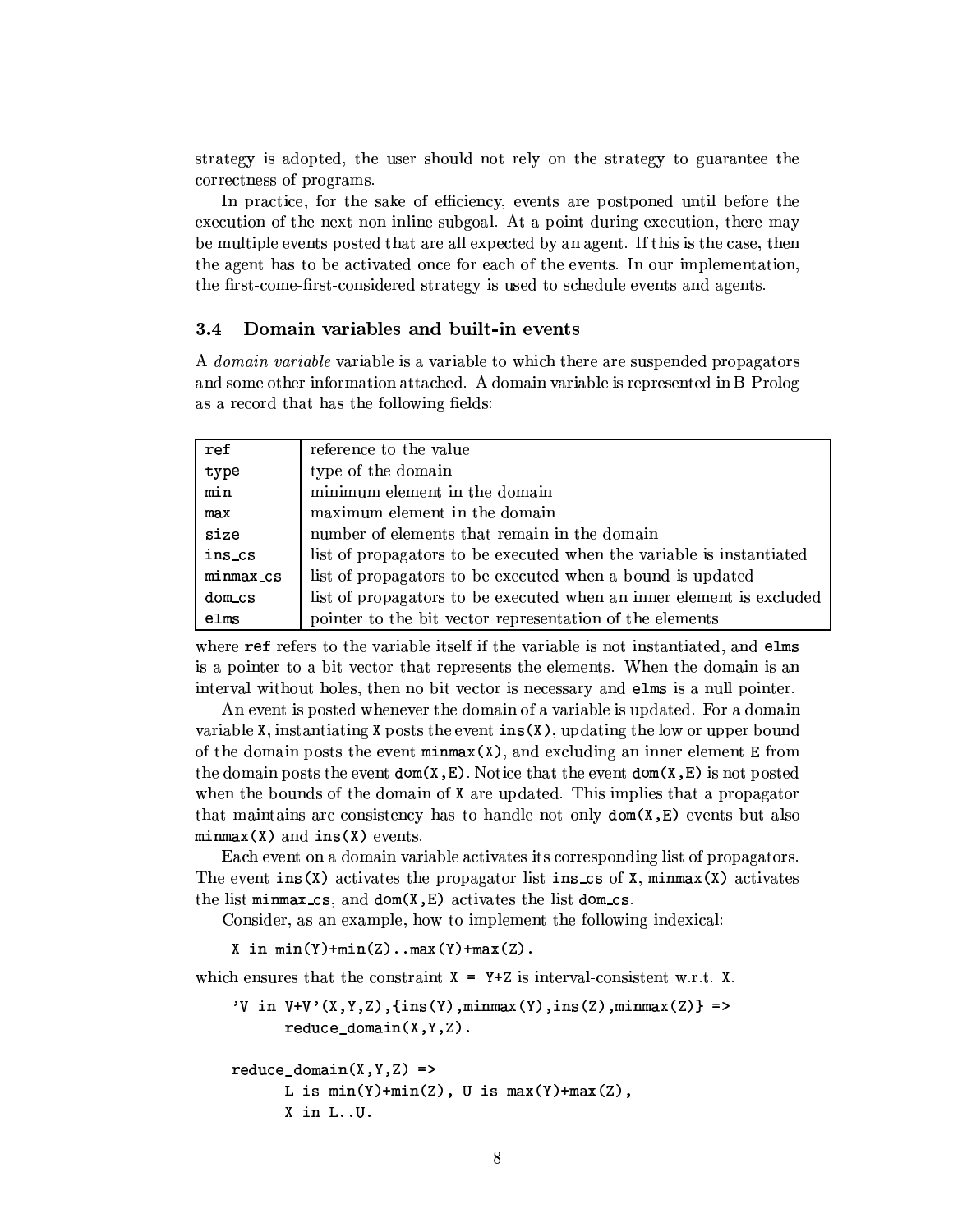The propagator is activated whenever a bound of Y or Z is updated or either one is instantiated. The action reduce-domain( $X, Y, Z$ ) enforces that the domain of  $X$  be in the range  $min(Y) + min(Z)$ .  $max(Y) + max(Z)$ . The original indexical is equivalent to the following two subgoals:

'V in  $V+V$ '(X,Y,Z), reduce\_domain(X,Y,Z)

where  $reduce\_domain(X, Y, Z)$  enforces interval consistency w.r.t. X when the constraint is generated.

#### **Programming Constraint Propagators in Action Rules**  $\boldsymbol{4}$

The high description power of action rules opens new ways to implementing constraint propagators. In this section, we implement propagators that maintain node, interval, and arc consistency for binary constraints, a hybrid algorithm for nonbinary constraints, and a week arc-consistency algorithm for the global constraint all\_distinct.

#### $4.1$ Binary constraints

We consider how to implement propagators for the binary constraint  $A*X = B*Y+C$ . where X and Y are domain variables, A and B are positive integers, and C is an integer of any kind. Similar propagators can be implemented for other types of binary constraints

#### $4.1.1$ **Forward checking**

Recall that forward checking enforces node-consistency. The following shows a propagator that performs forward checking for the binary constraint.

```
'aX=bY+c' (A, X, B, Y, C) =>
      'aX=bY+c_forward'(A,X,B,Y,C).'aX=bY+c_forward'(A,X,B,Y,C),var(X),var(Y),fins(X),ins(Y)=\gt true.'aX=bY+c_forward'(A,X,B,Y,C), var(X) =>
       T is B*Y+C, X is T//A, A*X==T.
'aX=bY+c_forward'(A,X,B,Y,C) =>
       T is A*X-C, Y is T//B, B*Y=:=T.
```
The operation  $op1//op2$ , which is equivalent to  $truncated(op1/op2)$ , gives the integer quotent of the division. When both X and Y are variables, the propagator is suspended. When either variable is instantiated, the propagator computes the value for the other variable.

#### Interval-consistency 4.1.2

The following propagator, which extends the forward-checking propagator, maintains interval-consistency for the constraint.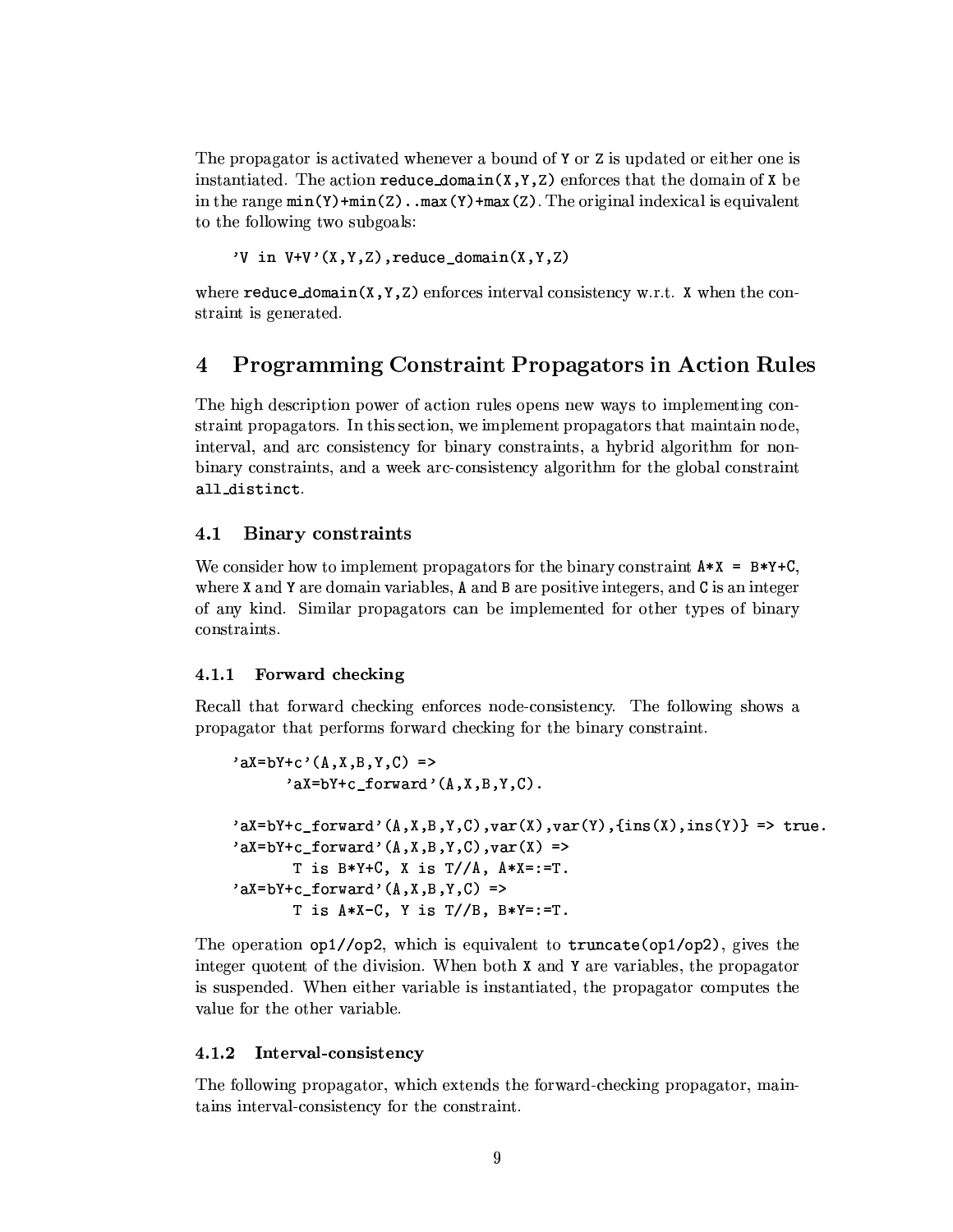```
x^2 - 2X = bY + c, (A, X, B, Y, C) ='aX=bY+c_reduce\_domain'(A, X, B, Y, C),'aX=bY+c_forward'(A,X,B,Y,C),
       'aX=bY+c_interval'(A,X,B,Y,C).
```
The subgoal 'aX=bY+c\_reduce\_domain'  $(A, X, B, Y, C)$  preprocess the constraint to make it interval-consistent when the constraint is generated.

```
'aX=bY+c_reduce\_domain'(A, X, B, Y, C) =>
      'aX in bY+c_reduce_domain'(A,X,B,Y,C),
      MC is -C,
      'aX in bY+c_reduce_domain'(B,Y,A,X,MC).
'aX in bY+c-reduce-domain' (A, X, B, Y, C) =>
      L is (B * min(Y) + C) /> A,
      U is (B*max(Y)+C) /< A,
      X in L..U.
```
The operation  $op1$  />  $op2$  returns the lowest integer that is greater than or equal to the quotient of  $op1$  by  $op2$  and the operation  $op1$  /<  $op2$  returns the greatest integer that is less than or equal to the quotient. The arithmetic operations must be sound to make sure that no solution is lost. For example, the minimum times any positive integer remains the minimum.

The subgoal 'aX=bY+c\_interval'( $A, X, B, Y, C$ ) maintains interval-consistency for the constraint.

```
'aX=bY+c interval'(A,X,B,Y,C) =>
      'aX in bY+c_interval'(A,X,B,Y,C), % reduce X when Y changes
     MC is -C.
      'aX in bY+c_interval'(B,Y,A,X,MC). % reduce Y when X changes
'aX in bY+c_interval'(A,X,B,Y,C),var(X),var(Y),{minmax(Y)} =>
      'aX in bY+c-reduce-domain'(A,X,B,Y,C).
'aX in bY+c_interval'(A, X, B, Y, C) => true.
```
Notice that the action 'aX=bY+c\_reduce\_domain'  $(A, X, B, Y, C)$  is executed only when both variables are free. If either one turns to be instantiated, then the forward-checking rule will take care of that situation.

## 4.1.3 Arc-consistency

The following propagator, which extends the one shown above, maintains arcconsistency for the constraint.

```
'aX=bY+c'(A, X, B, Y, C) =>
      'aX=bY+c_reduce\_domain'(A,X,B,Y,C),
      'aX=bY+c_forward'(A,X,B,Y,C),
      'aX=bY+c_interval'(A,X,B,Y,C),
      'aX=bY+c_arc'(A,X,B,Y,C).
```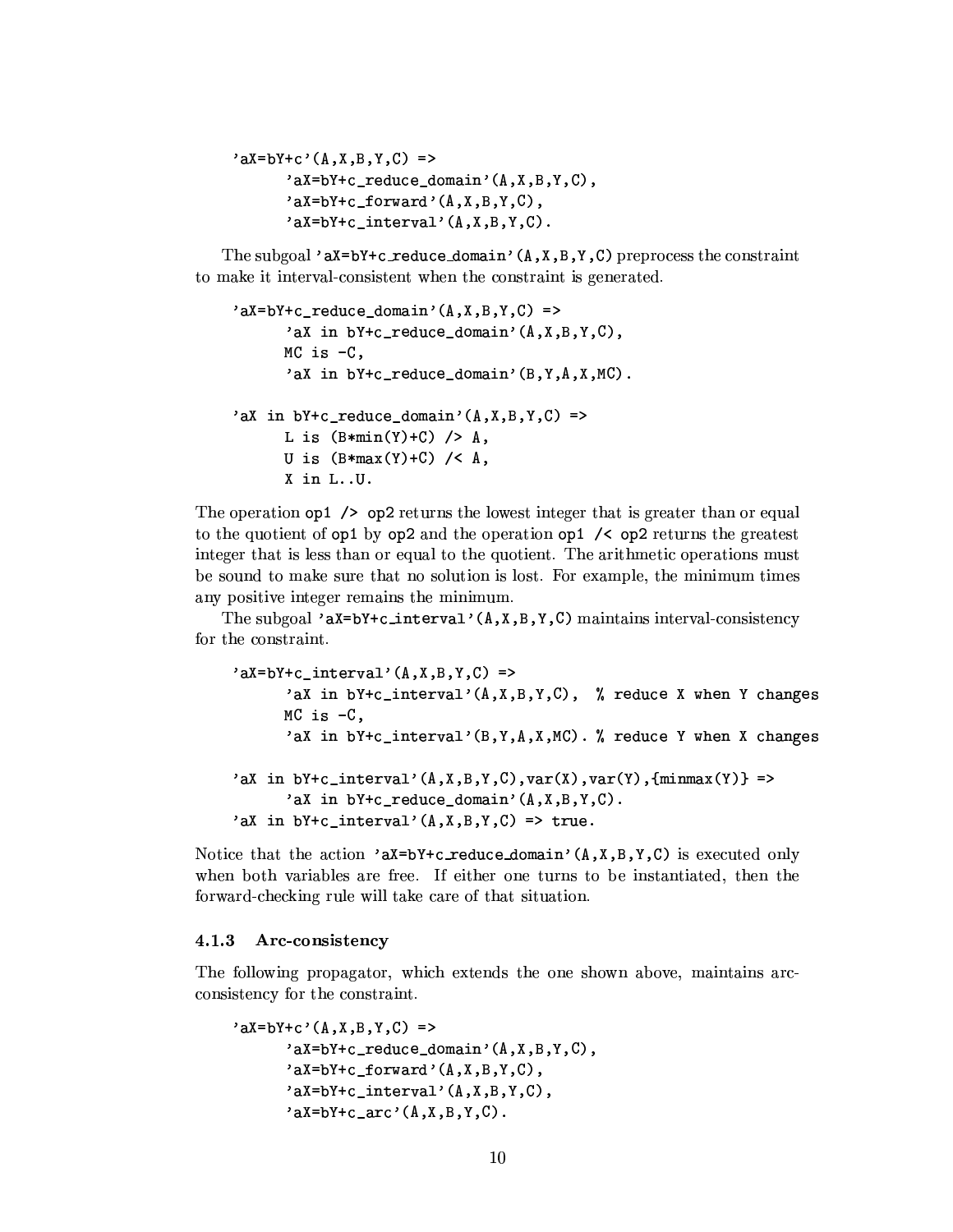```
'aX=bY+c_arc'(A,X,B,Y,C) =>
     'aX in bY+c_arc'(A,X,B,Y,C), % reduce X when Y changes
     MC is -C,
     'aX in bY+c_arc'(B, Y, A, X, MC). % reduce Y when X changes
'aX in bY+c_arc'(A,X,B,Y,C),var(X),var(Y),{dom(Y,Ey)} =>
     T is B*Ey+C,
     Ex is T//A.
     (A*Ex = := T - > 0 xclude(X, Ex); true).
'aX in bY+c arc'(A,X,B,Y,C) => true.
```
Whenever an element Ey is excluded from the domain of  $Y$ , the propagator 'aX in  $bY + c_arc' (A, X, B, Y, C)$  is activated. If both X and Y are variables, the propagator will exclude Ex, the counterpart of Ey, from the domain of X. Again, if either X or Y becomes an integer, the propagator does nothing. The forward checking rule will take care of that situation.

#### $4.2$ Non-binary Constraints

In indexical-based CLP(FD) systems, constraints are split into indexicals that contain no more than three variables. This algorithm has several advantages. First, it generates linear-size code. Second, indexicals can be implemented in a low-level language to achieve better performance. Third, information propagation can be restricted to only those constraints for which the domains have the possibility to be reduced [4]. For example, consider the two tenary constraints  $T1 = X1+X2$  and  $T1+X3+X4 = 0$ . If  $T1 = X1+X2$  is activated by an update of X1, as long as the shared variable T1 does not change the other constraint needs not be activated. The disadvantages of this algorithm are that new domain variables have to be introduced and the granularity of constraints becomes smaller and thus contextswitching becomes more costly. In B-Prolog, each domain variable takes at least 10 words, letting alone the space for the constraints and data structures for the elements. The space overhead cannot be neglected when the number of variables is large.

The high description power of action rules opens new ways to compiling nonbinary constraints. We present two algorithms. One is called *unite*, which adopts one propagator for each constraint to maintain the interval-consistency. The other one, called *hybrid*, maintains interval-consistency when the constraint contains more than two variables and maintains arc-consistency when the constraint turns into binary.

## 4.2.1 Unite: use one propagator for each constraint

Let  $A_1 * X_1 + ... + A_n * X_n + C = 0$  be an n-ary constraint where each  $A_i$  (i=1,...,n) is a non-zero integer and each  $X_i$  is a domain variable or an integer. The propagator for the constraint takes the following form: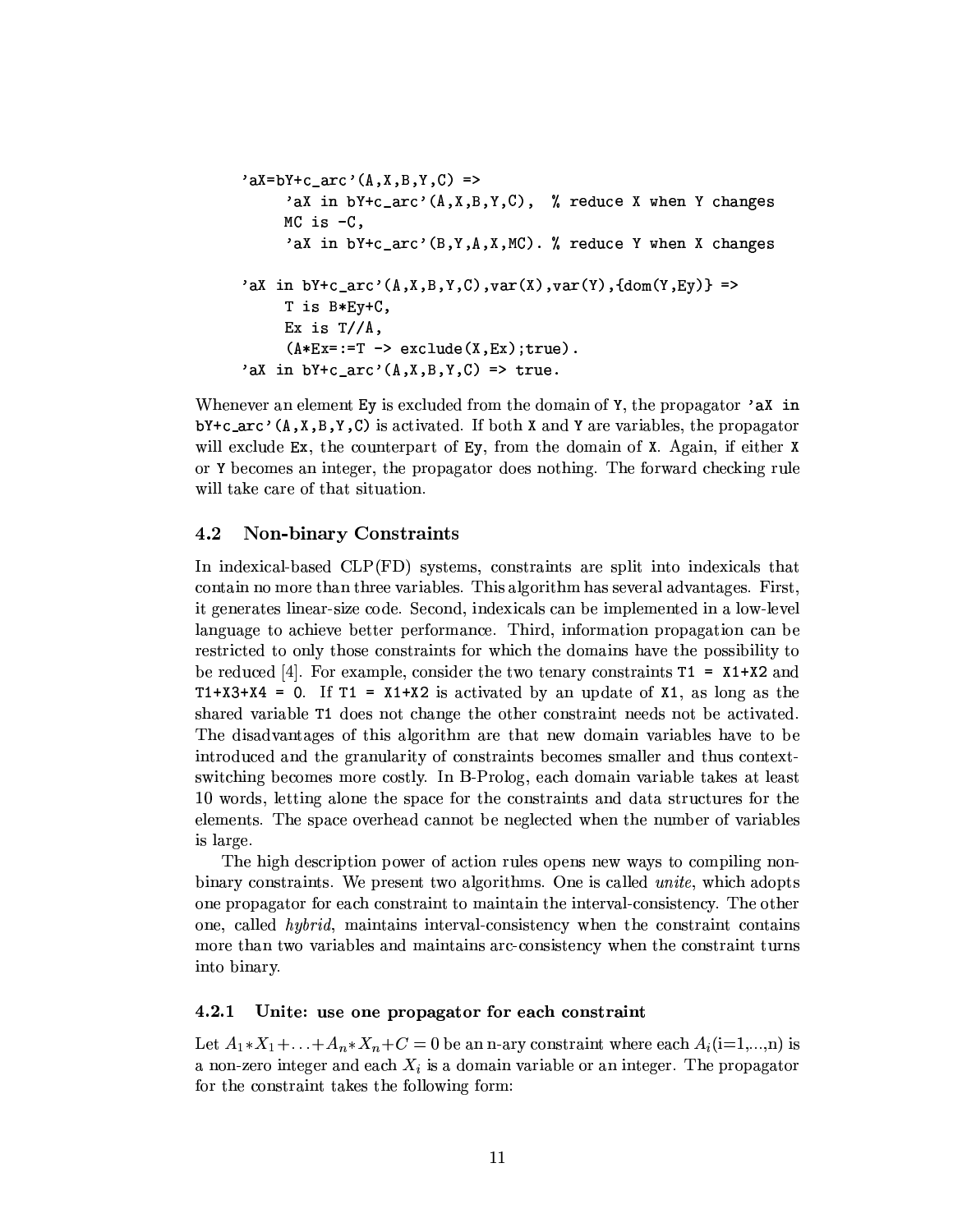```
'A1*X1+ \ldots + An*Xn+C=0 ' (C, A1, A2, ..., An, X1, X2, .., Xn),
        {\text{ins(X1)}, minmax(X1), ..., ins(Xn), minmax(Xn)}
\Rightarrowreduce the domains of X1, ... Xn.
```
In the action, attempts are made to reduce the low and upper bounds of the domain of every variable.

To facilitate the generation of the code for reducing domains, the compiler splits the expression  $A_1 * X_1 + \ldots + A_n * X_n + C$  into the following list of sub-expressions each of which contains at most three variables:

```
T_0 = C,
T_1 = T_0 + A_1 * X_1,T_2 = T_1 + A_2 * X_2,T_n = T_{n-1} + A_n * X_n
```
The generated reducer first computes the low and upper bounds of the temporary variables by propagating information forward from  $T_0$  to  $T_n$ . The low and upper bounds of  $T_i$  are computed from those of  $T_{i-1}$  and  $A_i * X_i$   $(i = 1, ..., n)$ . After that, the reducer propagates information backward from  $T_n$  to  $T_1$ . For each tuple  $T_i = T_{i-1} + A_i * X_i$ , the new bounds of  $T_{i-1}$  and  $X_i$  are computed from those of  $T_i$ .

For example, the following shows the propagator generated for the constraint  $X1+X2+X3+C = 0.$ 

```
'X1+X2+X3+C=0' (C, X1, X2, X3)
      {\text{ins(X1)}, minmax(X1), ins(X2), minmax(X2),
       ins(X3), minmax(X3)\Rightarrow'X1+X2+X3+C=0_reducer' (C,X1,X2,X3).'X1+X2+X3+C=0_reducer' (C,X1,X2,X3) =>
                                                   % T1 = C+X1Lt1 is C+min(X1), Ut1 is C+max(X1),
      Lt2 is Lt1+min(X2), Ut2 is Ut1+max(X2),
                                                    \sqrt{2} = T1 + X2Lt3 is Lt2+min(X3), Ut3 is Ut2+max(X3),
                                                   % T3 = T2+X3
      Lt3 =< 0, Ut3 >= 0,
      %
      NewLx3 is 0-Ut2, NewUx3 is 0-Lt2,
                                                % T3 = T2+X3
      X3 in NewLx3..NewUx3,
      NewLt2 is 0-max(X3), NewUt2 is 0-min(X3),
      %
      NewLx2 is NewLt2-Ut1, NewUx2 is NewUt2-Lt1,% T2 = T1+X2
      X2 in NewLx2..NewUx2,
      NewLt1 is NewLt2-max(X2), NewUt1 is NewUt2-min(X2),
      %
      NewLx1 is NewLt1-C, NewUx1 is NewUt1-C,
                                                    \frac{9}{2} T1 = C+X1
      X1 in NewLx1..NewUx1,
      NewLt1-max(X1) = < C, NewUt1-min(X1) >= C.
```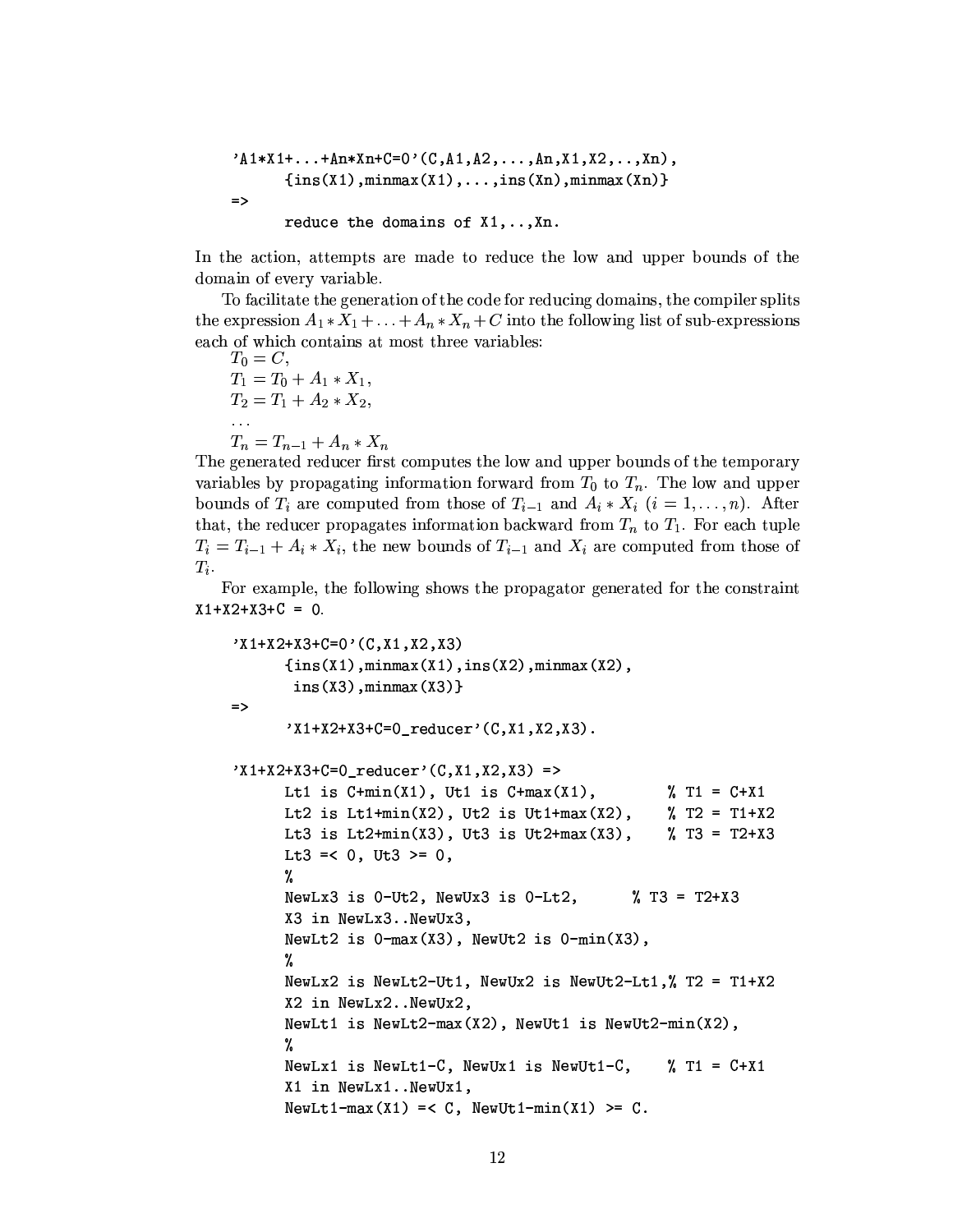The advantage of this algorithm is that only one propagator is used for each constraint whose code size is linear in the number of variables in the constraint. The weakness of this algorithm is that the reducer is not fast. Whenever a variable is instantiated or a variable's bound is updated, the reducer tries to reduce the domains of all the variables including the seed variable that triggers the propagator.

#### 4.2.2 Hybrid: combining interval and arc consistency algorithms

For a non-binary constraint, it is too expensive to maintain arc-consistency. One practical strategy is to maintain interval-consistency while there are multiple variables in the constraint and to maintain arc-consistency when the constraint turns into binary. The following shows the propagator for the linear non-binary constraint  $A1*X1+. . . .+An*Xn+C = 0.$ 

```
'A1*X1+...+An*Xn+C=0' (C, A1, A2, ..., An, X1, X2, ..., Xn),
      n_vars_gt([X1,...,Xn],2),{\max(X1), \minmax(X1), \ldots, \max(Xn), \minmax(Xn)}\Rightarrowreduce domains of X1,.., Xn to achieve interval-consistency.
'A1*X1+...+An*Xn+C=0' (C, A1, A2, ..., An, X1, X2, ..., Xn) =>
      nary_to_binary([C,A1,X2,A2,X2,...,An,Xn],NewC,B1,B2,Y1,Y2),
      call_binary_constraint_propagator(NewC,B1,Y1,B2,Y2).
```
The propagator is activated whenever any variable is instantiated or its bound is updated. When  $n\text{-}\text{vars}_{\text{F}}(x_1,...,x_n)$ , 2) succeeds, i.e. when there are multiple variables in the constraint, the domains are reduced to make the constraint interval-consistent. When the constraint becomes binary, the condition  $n_{\text{vars\_gt}}(x_1, \ldots, x_n)$ , 2) fails and the second rule will be tried. The subgoal nary\_to\_binary transforms the constraint into the binary constraint B1\*Y1+B2\*Y2+NewC  $= 0$ , and the next subgoal invokes an appropriate propagator for the binary constraint. In the real implementation, the two built-ins n\_vars\_gt and nary\_to\_binary do not take the constraint as an argument but instead access the constraint parent subgoal.

#### 4.3 Propagators for all\_distinct(L)

The constraint all\_distinct(L) holds if the variables in L are pair-wisely different. One naive implementation method for this constraint is to generate binary disequality constraints between all pairs of variables in L. This implementation has two problems: First, the space required to store the constraints is quadratic in the number of variables in L; Second, splitting the constraint into small granularity ones may lose possible propagation opportunities [18]. The goal of this subsection is to illustrate the expressive power of action rules.

#### A linear-space propagator 4.3.1

To solve the space problem, we define all\_distinct (L) in the following way: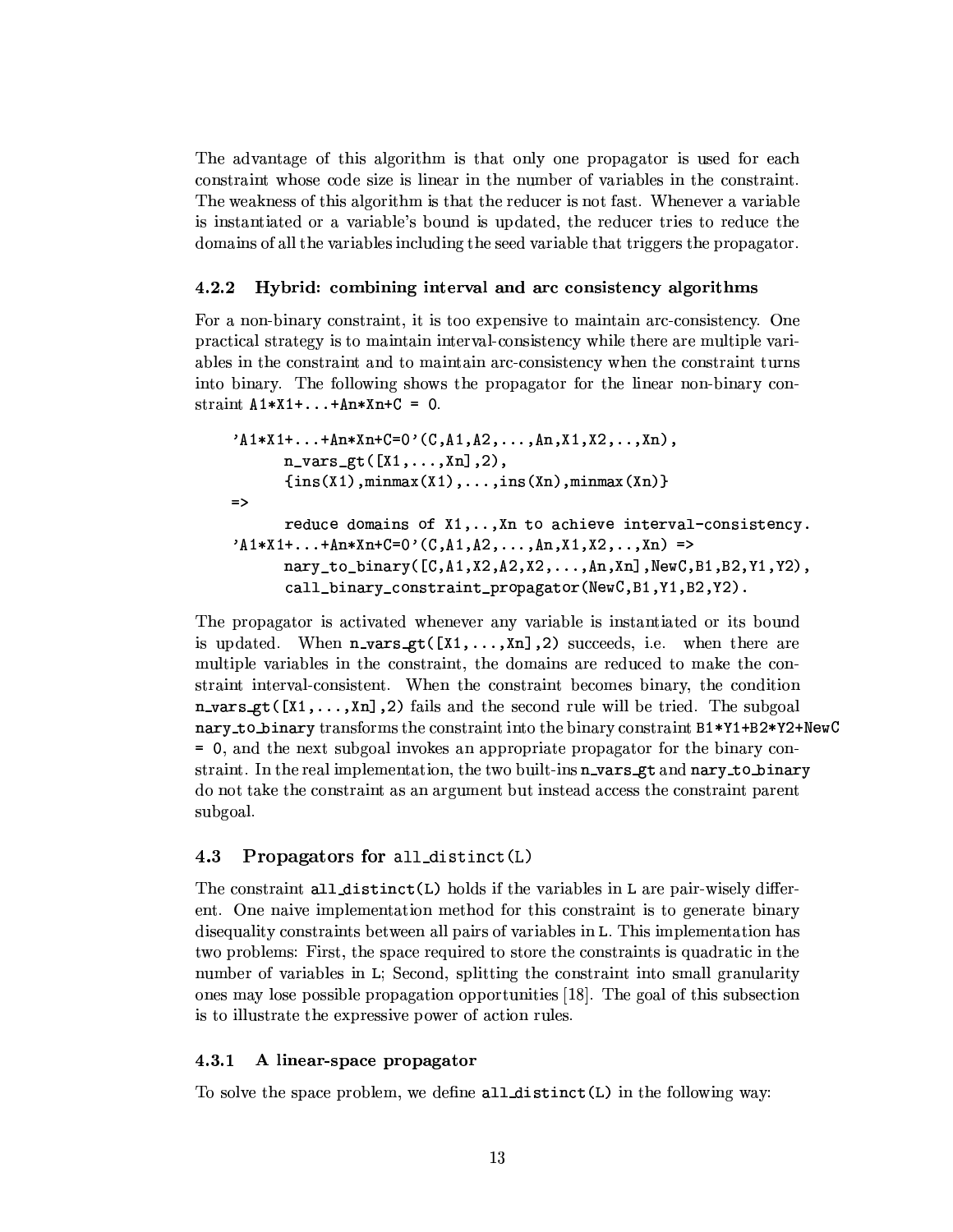```
all\_distinct(L) \Rightarrow all\_distinct(L, []).all\_distinct([],Left) \Rightarrow true.all_distinct([X|Right], Left) =>
      outof(X, Left, Right),
      all_distinct(Right, [X|Left]).
outof(X, Left, Right), var(X), fins(X) => true.
outof(X,Left,Right) => exclude_list(X,Left),exclude_list(X,Right).
exclude list(X, []).exclude\_list(X, [Y|Ys]) :- exclude(Y,X), exclude\_list(X,Ys).
```
For each variable X, let Left be the list of variables to the left of X and Right be the list of variables to the right of X. The subgoal outof(X, Left, Right) holds if X appears in neither Left nor Right. Instead of generating disequality constraints between X and all the variables in Left and Right, the subgoal outof  $(X, \text{Left}, \text{Right})$  suspends until X is instantiated. After X becomes an integer, the subgoals exclude list(X, Left) and exclude list(X, Right) exclude X from the domains of the variables in Left and Right, respectively.

There is a propagator outof(X, Left, Right) for each element X in the list, which takes constant space. Therefore, all distinct (L) takes linear space in the size of L. Notice that the two lists Left and Right are not merged into one bigger list. Or, the constraint still takes quadratic space.

#### 4.3.2 A weak arc-consistency algorithm

In terms of pruning ability, the linear-space propagator is the same as the naive one that splits all\_distinct(L) into binary disequality constraints. In this subsection, we present a weak arc-consistency algorithm for all\_distinct(L) and show how to implement it.

For each variable X in L, let L-{X} be the list of elements in L but X, n be the size of the domain of **X**, and m be the number of variables in  $L-\{X\}$  whose domains are subsets of that of **X**. If  $m + 1 > n$ , then the constraint is unsatisfiable since it is impossible to assign  $n$  values to more than  $n$  variables such that each variable gets a different value. If  $m + 1 = n$ , then for each value v in X's domain, exclude v from the domains of all the variables whose domains are not subsets of that of X.

Consider the following query,

X in  $\{1,2\}$ , Y in  $\{1,2\}$ , Z in  $\{1,2\}$ , all\_distinct( $[X,Y,Z]$ ).

the weak arc-consistency algorithm detects the inconsistency of the constraint without labeling any variables. For the following query,

X in  $\{1,2\}$ , Y in  $\{1,2\}$ , Z in  $\{1,2,3\}$ , all\_distinct( $[X,Y,Z]$ ).

the algorithm assigns 3 to Z without labeling any variables.

The weak arc-consistency algorithm is not as powerful as the algorithm proposed by Regin [18] in terms of pruning ability but is much easier to implement.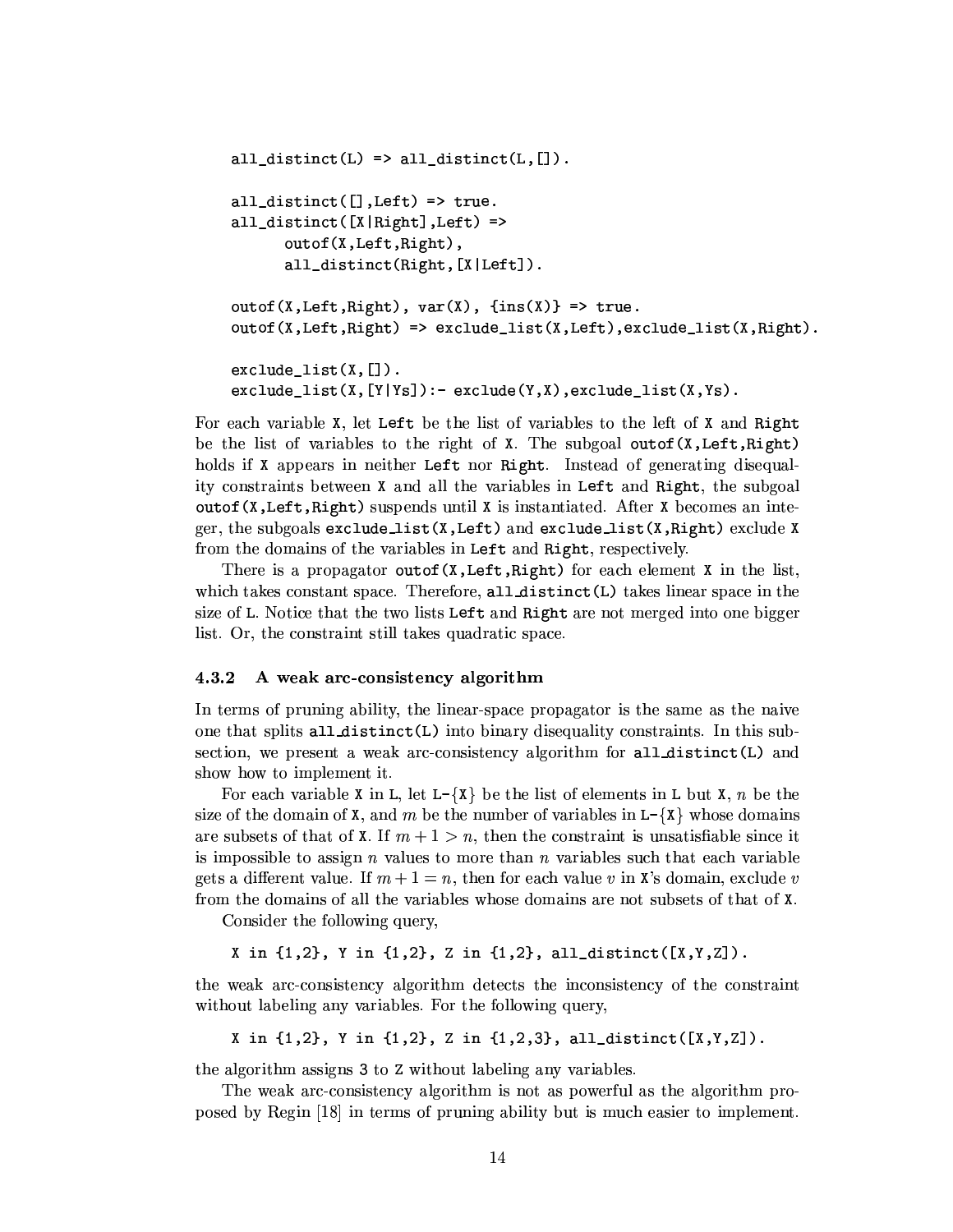To incorporate the weak arc-consistency checking algorithm into the linear-space propagator, we only need to redefine outof (X, Left, Right) as follows:

```
outof(X,Left,Right), var(X), fins(X),minmax(X),dom(X) =>
      outof_reducer(X, Left, Right).
outof(X, Left, Right) => exclude_list(X, Left), exclude_list(X, Right).
```
where out of reducer (X, Left, Right) first counts the number of variables in Left and Right whose domains are subsets of the domain of X and then decides what action to take depending on the number and the size of the domain of X.

The key operation is to decide whether a domain is a subset of another domain. In the worst case, the two domains have to be scanned. There are several facts that can be used to avoid scanning domain elements. A domain D1 cannot be a subset of another domain D2 if D1 has a larger size or has a larger interval. Also if two domains are intervals without holes, then scanning the elements is unnecessary. Another fact that can be used in the detection is that if the event is  $dom(X, E)$ meaning that E has been excluded from X's domain, then another domain Y cannot be a subset of X if E is included in Y. To take advantage for this fact, the propagator can be rewritten into the following:

```
all\_distinct(L) => all\_distinct(L, [].
```

```
all\_distinct([],Left) \Rightarrow true.all\_distinct([X|Right],Left) =>
      outof(X, Left, Right),
      outof_dom(X,Left,Right),
      all_distinct(Right, [X|Left]).
outof(X, Left, Right), var(X), fins(X), minmax(X) =>
      outof_reducer(X,Left,Right).
outof(X, Left, Right) => exclude\_list(X, Left), exclude\_list(X, Right).
outof\_dom(X, Left, Right), var(X), {dom(X, E)} =outof_reducer(X,E,Left,Right).
```

```
outof\_dom(X, Left, Right) => true.
```
The subgoal out of reducer  $(X, E, Left, Right)$  takes E into account when detecting whether a domain is a subset of that of X.

#### 5 **Implementation and Performance Evaluation**

B-Prolog has been extended to accommodate action rules and the finite-domain constraint solver described in this paper has been developed in action rules. In this section, we first briefly describe the implementation of action rules and then evaluate the performance of the finite-domain constraint solver. The description of the implementation serves as the grounds for the explanations of the experimental results. A detailed description of the implementation is beyond the scope of this paper.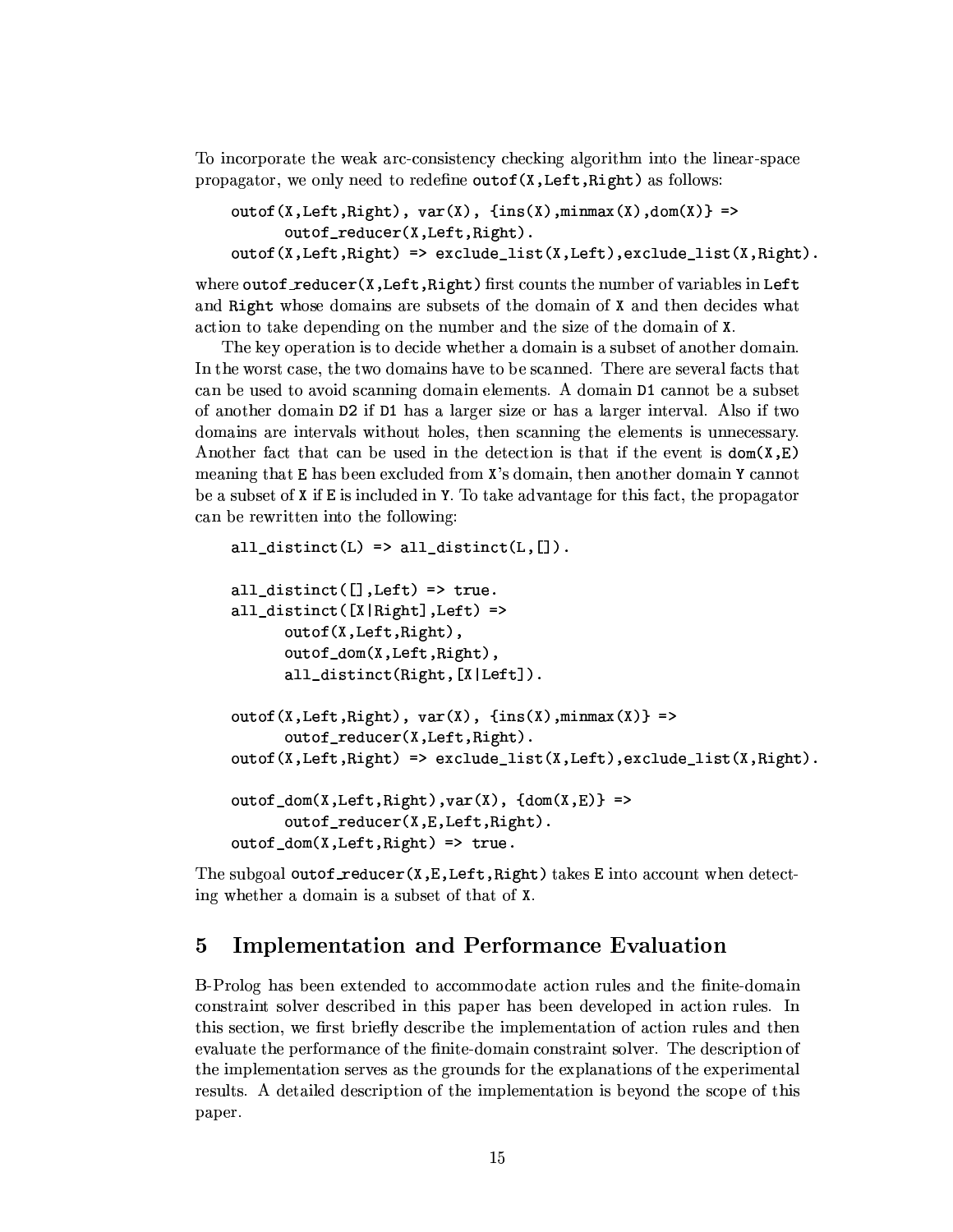#### $5.1$ Implementation

The abstract machine of B-Prolog, called ATOAM [25], is extended to support agents. The ATOAM is a variant of the Warren Abstract Machine (WAM) [2]. Unlike in the WAM where arguments are passed through argument registers, arguments in the ATOAM are passed through stack frames and only one frame is used for each subgoal. Each time when a predicate is invoked by a subgoal, a frame is placed on top of the control stack unless the frame currently at the top can be reused. Frames for different types of predicates have different structures. Agents are stored as frames on the control stack. The frame for an agent has the following slots in addition to those included in a normal frame: the status of the agent, the activating event, the program pointer to move to when the agent is activated, and the pointer to the previous agent's frame in the chain of agents. The frames on the control stack comprise three chains, namely the chain of *active subgoals* that are being executed, the chain of *choice points*, i.e., subgoals that have alternative clauses to be tried when the execution backtracks to them, and the chain of *agents*.

Storing agents on the stack facilitates context-switching [26] for agents but complicates memory management. With frames of agents on the stack, the chronological order of frames is no longer preserved and therefore run-time checking is needed to determine whether the frame at the top can be reused and a garbage collector is needed to collect useless frames on the control stack [28].

Action rules are compiled into matching trees [25] such that shared tests among different rules do not need to be executed multiple times. This technique is useful for speeding-up constraint propagators.

The actions of constraint propagators are to reduce the domains of variables. This characteristic is used to improve the performance of constraint propagators. Some events that cannot lead to the shrinking of any domains are ignored. For example, if multiple events of  $minmax(X)$  are posted at the same time, then only one of them needs to be handled, and if  $minmax(X)$  and  $ins(X)$  are posted at the same time, then the  $minmax(X)$  event is ignored. In this way, many redundant activations of rules that do not lead to the reduction of any domains can be suppressed.

#### **Performance Evaluation** 5.2

We compared the performance of B-Prolog version 6.1  $(BP)^1$  with GNU-Prolog  $(GP)$ , one of the fastest  $CLP(FD)$  systems available now. In BP, the hybrid algorithm presented in this paper is employed as the default algorithm for non-binary equality constraints and the linear-space propagator is used for all-distinct. In order to evaluate the effectiveness of the hybrid algorithm, we compared the default solver with another solver in B-Prolog, called BPIC, that uses the interval consistency algorithm.

Table 1 shows the CPU times taken by three solvers for a set of benchmarks<sup>2</sup>, assuming the time taken by BP is 1. Most of the benchmarks have been widely used

 $1$  Available from www.probp.com.

<sup>&</sup>lt;sup>2</sup> Available from www.probp.com/bench/clpfd.tar.gz.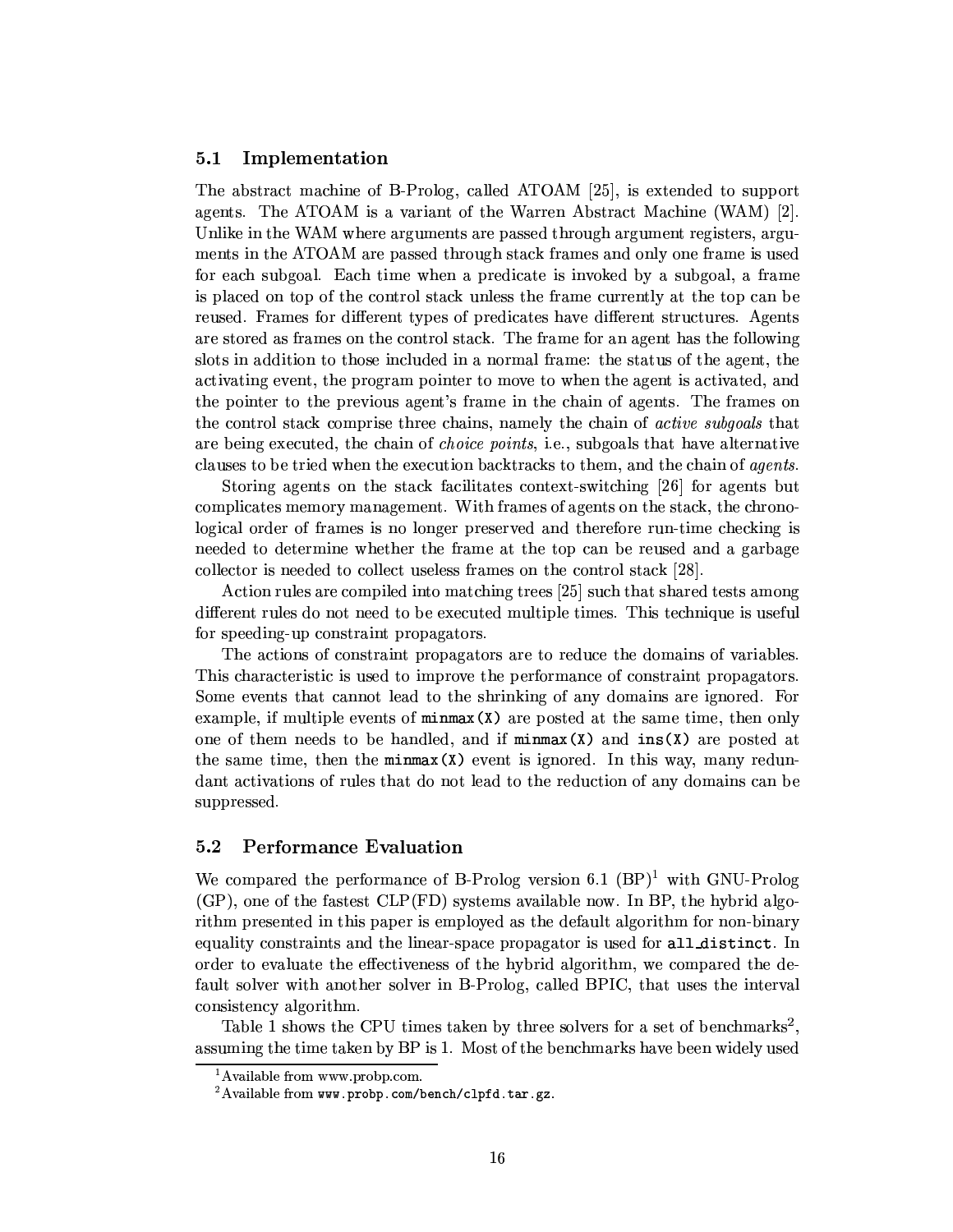| Program         | ΒP             | BP-IC | GP         |
|-----------------|----------------|-------|------------|
| alpha           | 1              | 1.24  | 0.96       |
| bridge          | 1              | 0.98  | 0.51       |
| crypta          | 1              | 0.90  | 1.72       |
| cars            | 1              | 0.96  | 1.07       |
| color           | 1              | 1.00  | 1.03       |
| eq10            | $\overline{1}$ | 0.94  | 2.78       |
| eq20            | 1              | 0.96  | 1.68       |
| magic3          | 1              | 0.74  | 0.87       |
| magic4          | 1              | 0.82  | 1.23       |
| olympic         | 1              | 0.92  | 1.49       |
| queens $(25)$   | 1              | 0.99  | $\rm 0.34$ |
| sendmoney       | 1              | 0.90  | 1.80       |
| sudoku81        | 1              | 1.01  | 1.23       |
| zebra           | 1              | 0.92  | 1.28       |
| Arithmetic mean | 1              | 0.95  | 1.29       |
| Geometric mean  | 1              | 0.94  | 1.15       |

Table 1: Comparison of CPU times (Linux).

by other authors to compare  $CLP(FD)$  systems [3, 4, 23]. Three new programs were added by the author into the set: color is a program that colors a map with 110 regions; olympic is a puzzle taken from a Mathematics Olympic game for elementary students; and sudoku81 is a program for solving a puzzle. The leftto-right labeling strategy is used to instantiate variables in all the benchmarks. The CPU times were measured on a 400 MHz Pentium PC running Linux. Each program was run at least 10 times and the average was taken. For some programs, execution was repeated up to 1000 times to obtain a stable average. BP supports garbage collection but not GP. To be fair, the garbage collector was disabled in this comparison.

On overage, the default solver of BP is 15 percent faster and BPIC is 20 percent faster than GP. BP outperforms GP remarkably for programs that contain nonbinary equality constraints, such as crypta, eq10, eq20, and sendmoney. This result reveals that the disadvantages of splitting n-ary constraints into indexicals outweigh the advantages. On the other hand, GP is three times as fast as BP for queens (25) and twice as fast for bridge. The fast speed for queens may be attributed to an optimization technique adopted in GP that combines indexicals. If the action rules for the disequality constraints are combined for the program, the speed will be doubled. For bridge, BP is slower than GP because in BP updates of lower and upper bounds are not treated as different events. Therefore, for the constraint  $X \leq Y$ , the propagator is activated even if the upper bound of X or the lower bound of  $Y$  is updated.

Comparing BP and BPIC reveals that the hybrid algorithm is effective for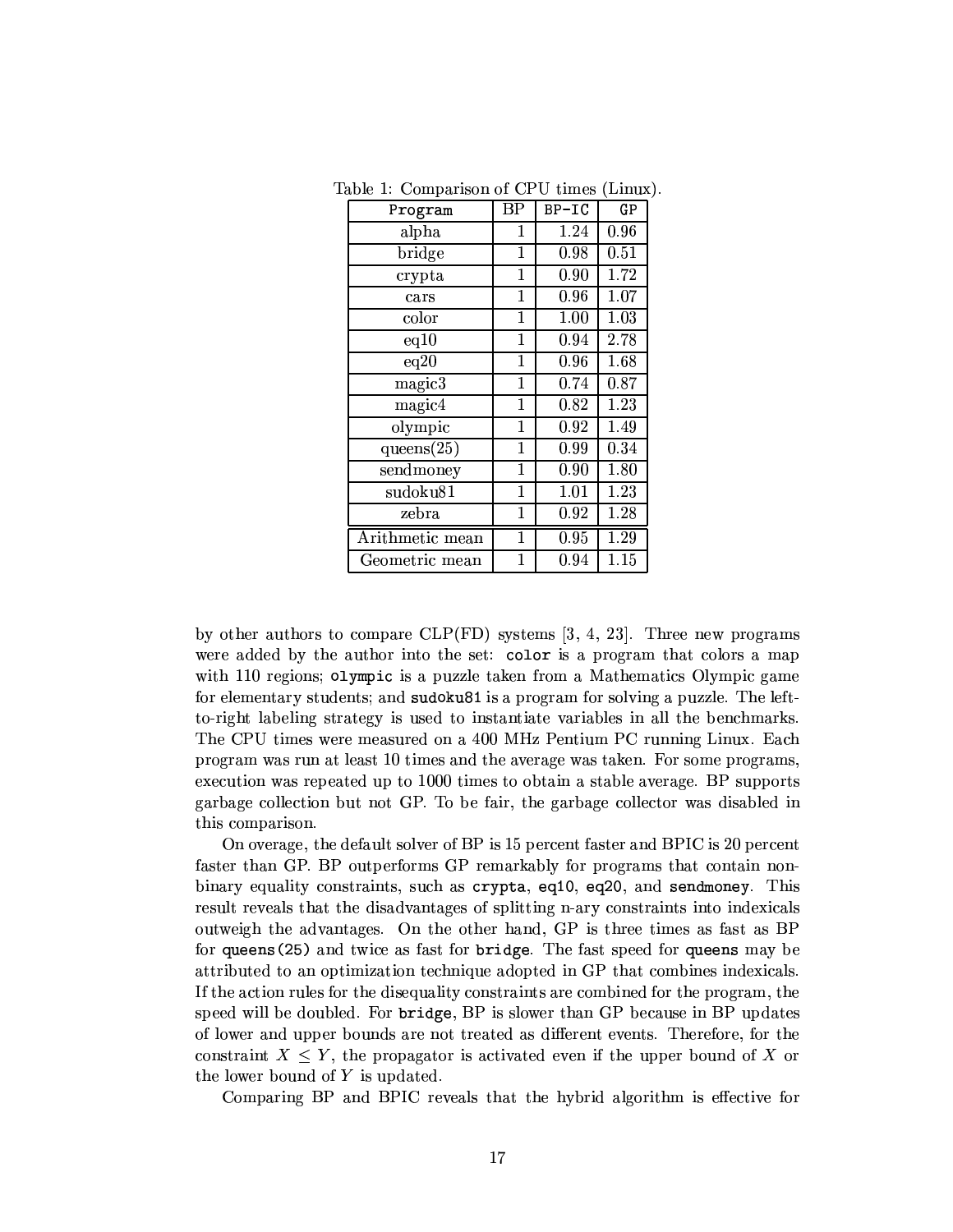| Program          | BP             | $BP-IC$        | GP             |
|------------------|----------------|----------------|----------------|
| alpha            | 4605           | 8440           | 8440           |
| bridge           | 0              | 0              | 0              |
| crypta           | 52             | 52             | 52             |
| cars             | 53             | 53             | 34             |
| $\rm color$      | 560            | 560            | 560            |
| eq10             | 49             | 49             | 49             |
| eq20             | 49             | 49             | 49             |
| magic3           | $\overline{2}$ | $\overline{2}$ | $\overline{2}$ |
| magic4           | 18             | 18             | 18             |
| olympic          | 36             | 50             | 50             |
| queens $(25)$    | 7255           | 7255           | 7255           |
| $\rm send money$ | $\overline{2}$ | $\overline{2}$ | $\overline{2}$ |
| sudoku81         | 0              | 0              | 0              |
| zebra            | $\overline{2}$ | 2              | 2              |

Table 2: Comparison of numbers of backtracks.

alpha only. The hybrid algorithm is adopted as the default one since for some programs, such as the queens program given in  $[17]^3$ , BP is exponentially faster than BPIC. BP is slightly slower than BPIC for most of the programs. In general, this happens for programs for which the efforts to reduce domains do not pay off.

Table 2 gives the numbers of backtracks performed by the programs. BP makes the same number of backtracks as BPIC except for alpha and olympic, and GP makes fewer backtracks than BP for cars. Basically, the three solvers explore the same search tree for most of the programs. Therefore, the comparison results shown in Table 1 reflect the real performance of the solvers.

GP and BP are quite different. In GP constraints are compiled into indexicals defined in C while in BP constraints are compiled into propagators defined in action rules. In GP programs are compiled into native code using the WAM as the intermediate language, while in BP programs are compiled into the ATOAM virtual machine code which is interpreted by an emulator. Although the GP Prolog engine may not have much impact on the performance of constraint programs, the BP Prolog engine does have a great impact since all the propagators are defined in action rules. One evidence for this observation is that the BP constraint solver becomes 20-30 percent faster after the main switch statement in the emulator is changed to a jump table. A further speed-up is expected if a native code compiler is employed.

There are other factors that affect the performance of a solver, such as domain representation, interaction with other solvers, and garbage collection. GP supports only finite domains of positive integers, while BP supports not only finite integer

 $\rm{^{3}This}$  program is not included in the benchmark set since it requires support of negative integer domains and thus cannot run on GP.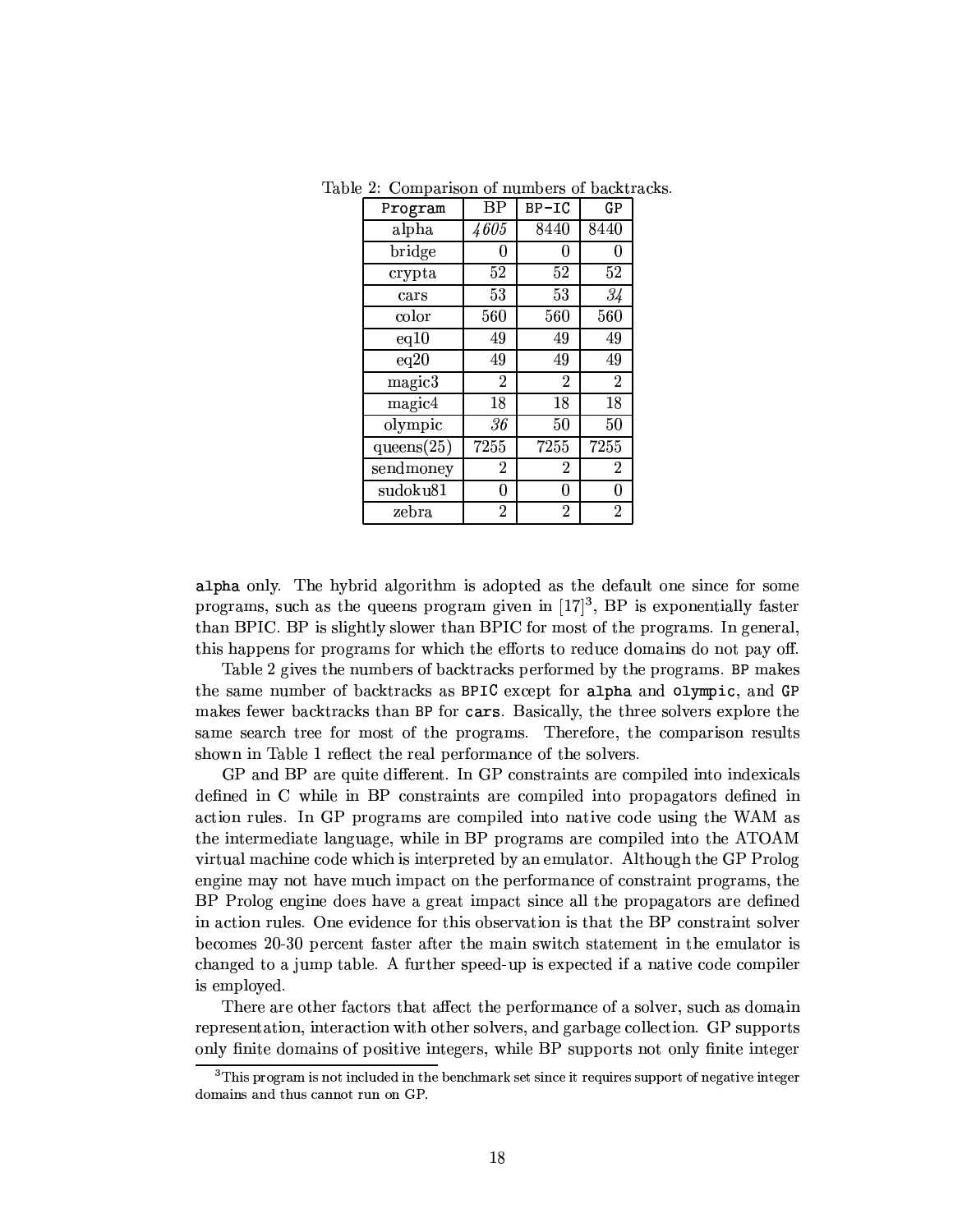domains but also trees and finite domains of ground terms and sets [29]. In BP, integer domains are represented as described in Subsection 3.4. BP adopts a sound arithmetic that guarantees that no solution is lost. For example, when excluding an inner element from a large interval domain, the system generates a disequality constraint rather than brutally changes the interval into a bit vector. BP has a garbage collector that collects garbage on the heap and the control stack, but GP does not support garbage collection yet. It is likely that garbage collection will suppress some optimization techniques.

Finite-domain constraint solving has been a very popular research area and many constraint solvers have been developed over the last decade. In addition to GNU-Prolog and B-Prolog, the Prolog systems such as CHIP, CLP(BNR). Eclipse, IF/Prolog, Nicolog, and Sicstus all support finite-domain constraint solving. Mozart Oz can be classified as a CLP system although it adopts different syntax from Prolog. In addition to CLP(FD) systems, there are constraint solvers such as Ilog solver and Claire that are housed in  $C++$ . Comparison results with Eclipse and Sicstus are available at www.probp.com/fd\_evaluation.htm. B-Prolog is over four times as fast as Eclipse and Sicstus for the same set of benchmarks. No comparison has been done with other systems. According to [6], GNU-Prolog is as fast as the ILOG solver and twice as fast as CHIP from Cosytec. According to [20], Mozart Oz has comparable performance with Eclipse and Sicstus. There are also different implementations of CHR and different finite-domain constraint solvers implemented in CHR. No comparison was conducted with CHR either. According to [12], the fastest constraint solver implemented in CHR is still over 10 times slower than Sicstus.

#### **Related Work** 6

 $CLP(FD)$  systems have undergone an evolution process, from closed to open and from low level to high level. Several constructs have been proposed to facilitate the implementation of constraint propagators. Examples include attribute variables [11], indexicals [4], extended indexicals called projection constraints [21], delay clauses  $[15, 27]$ , and constraint handling rules  $[10]$ . In this paper, we proposed another construct called action rules. An action rule is an extension of a delay clause that allows for the descriptions of not only delay conditions for subgoals but also activating events and actions.

Action rules are more powerful and flexible than indexicals. We described in this paper several propagation algorithms in action rules, some of which are impossible to encode in indexicals (e.g., the hybrid algorithm for n-nary constraints) and some of which cannot be implemented as efficiently (e.g., arc-consistency for binary constraints). Consider the following indexical taken from [3],

 $X$  in dom $(Y) + C$ 

which maintains the arc-consistency for the constraint  $X = Y+C$  on X. Whenever an element y is excluded from the domain of Y, the indexical will be activated. Because the indexical does no know what the excluded element is, it has to go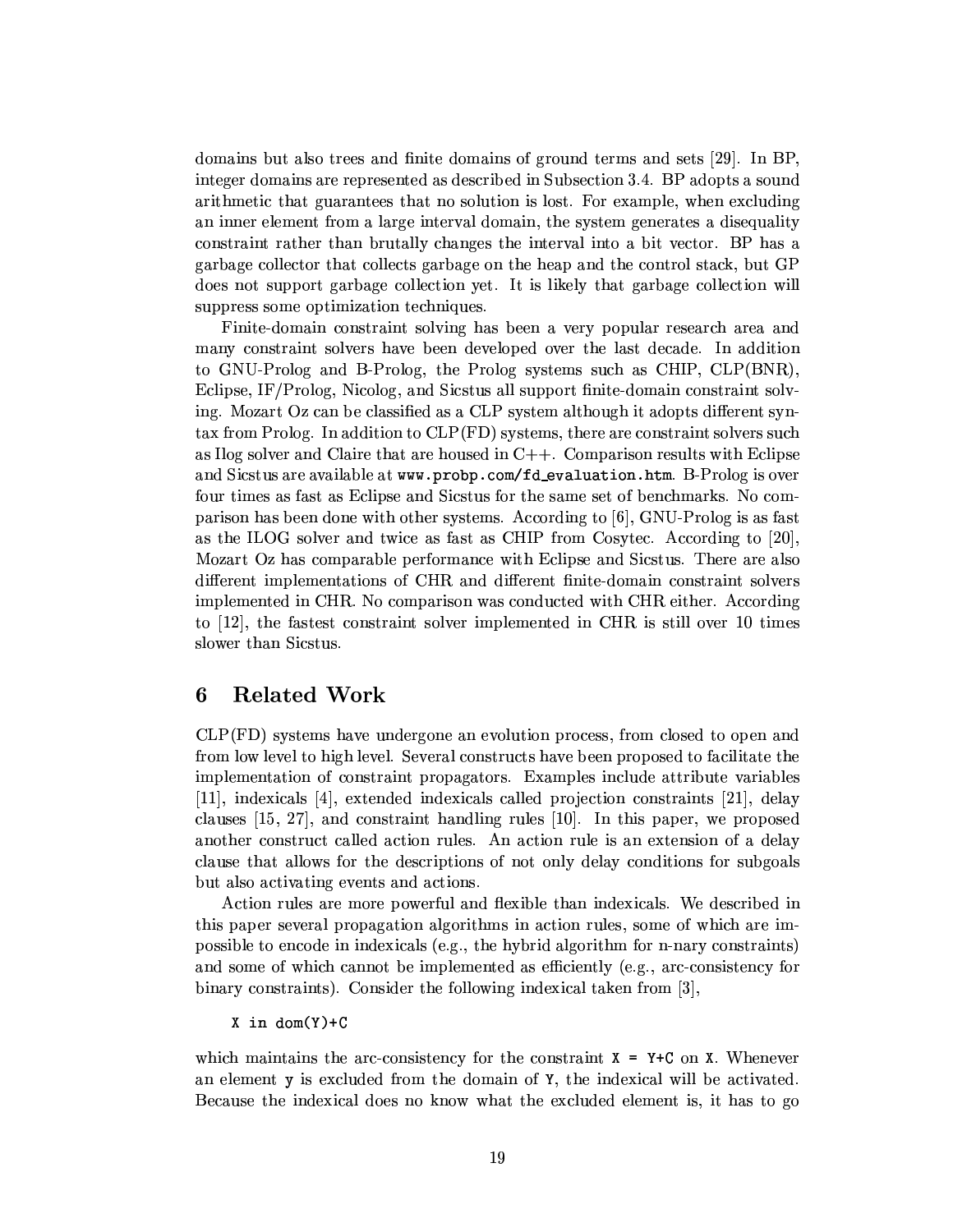through the domain elements of Y in the worst case to locate a possible no-good value in the domain of X. In contrast, in the propagator implemented in action rules, the propagator knows exactly what element is excluded from the domain of Y and thus can compute the counterpart in the domain of X in constant time.

Compiling constraints into indexical enables the use of more specialized propagators and restricts propagation to within a small range of constraints [4]. Nevertheless, this approach has to introduce new temporary variables and lower the granularity of propagators. Our experiment reveals that B-Prolog outperforms GNU-Prolog for almost all the benchmarks that contain non-binary constraints. This result reveals that the disadvantages outweigh the advantages. Similar observations have been made independently in [3, 9]. In [9], the same two-phase algorithm is used to reduce domains of linear constraints.

Attribute variables [11] are variables with attached attributes each of which has a list of handlers. Touching an attribute will trigger the corresponding list of handlers. In order to make context-switch swift for handlers, systems such as Eclipse treats handlers as demons rather than as normal subgoals. A daemon is different from a normal subgoal in that it does not disappear after execution but instead waits for another activation. In this sense, agents in our system are similar to daemons. Nevertheless, an agent can be activated by different kinds of events and an agent may take different actions depending on the conditions. An agent can be defined by multiple action rules and the rules are compiled into a tree by the compiler such that shared tests are combined and conditions that are tested failure once need not be tested again. Systems, such as Oz [20] and Sicstus [3], provide interfaces for implementing propagators and provide also some sort of delay construct similar to attribute variables that triggers propagators when events are posted.

The action rule language is an extension of our early delay construct proposed in [27] that allows the event  $dom(X, E)$  and user-defined events. That delay construct is an extension of Meier's delay clause construct [15] that allows not only delay conditions but also events and actions. In Meier's delay clause, events are implicitly extracted from delay conditions and a delayed subgoal never takes actions as long as the delay condition is satisfied. In retrospect, all these constructs were inspired by early work by Colmerauer and Naish [5, 16].

CHR [10] resembles a production system. In CHR, the left-hand side of a rule specifies a pattern of constraints in the constraint store and the right-hand side specifies new constraints to replace those on the left-hand side or to be added into the store. It should be possible to implement in CHR all the propagation algorithms described in this paper provided certain built-ins are added. If events are treated as constraints, then an action rule can be translated into a CHR rule. Treating events as constraints, however, can hardly achieve the same performance. Events are removed automatically after all the agents that are waiting for them are activated. In CHR, there must be rules that remove the events explicitly. The left-hand sides of CHR rules can have multiple constraint patterns. Therefore, it is impossible in general to translate a CHR rule into action rules straightforwardly. It is not clear whether or not it is possible to simulate CHR rules in action rules and how if the answer is yes. It would be an interesting direction to explore in the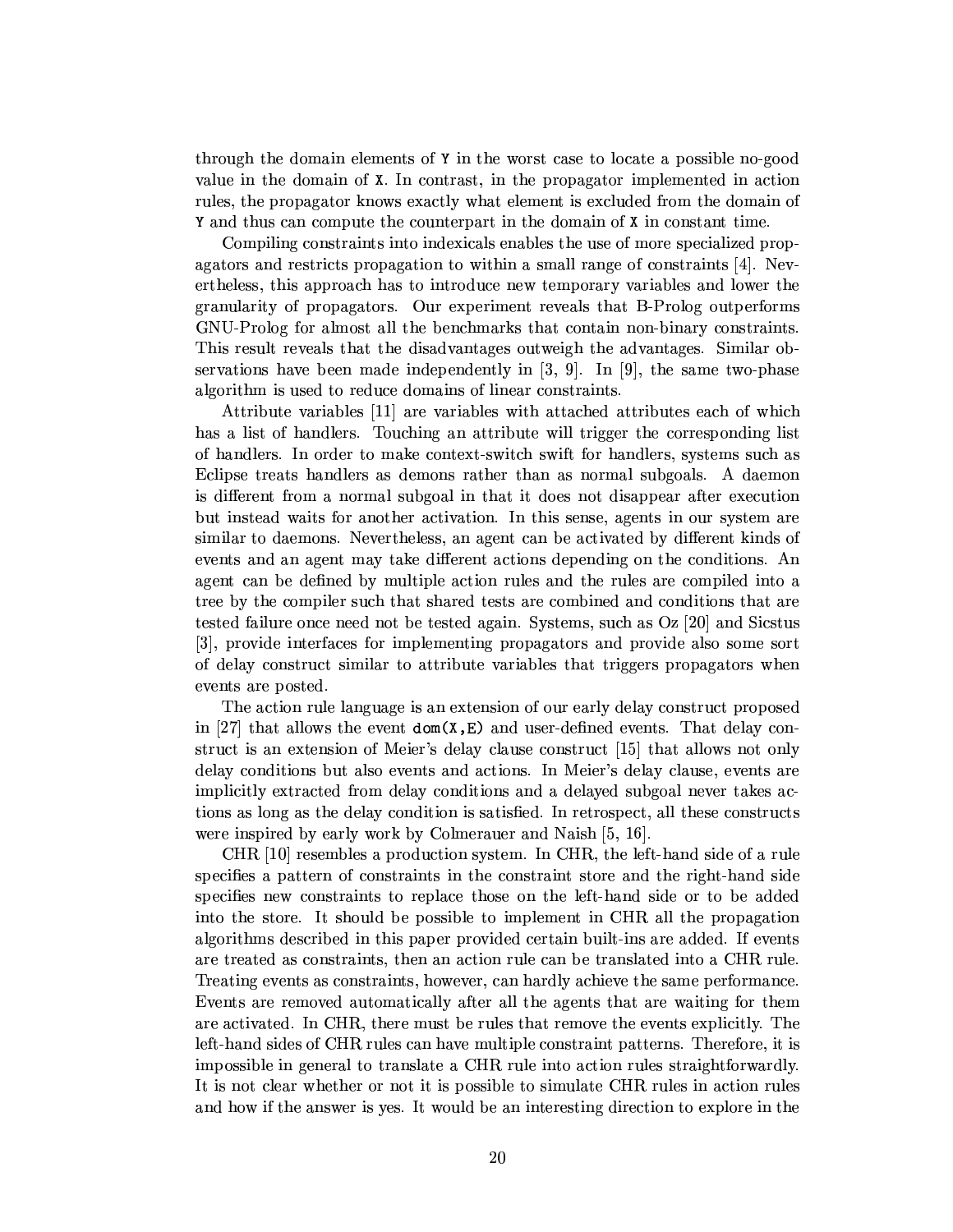future.

#### $\overline{7}$ Conclusion

There is a need for an implementation language for constraint propagators that is expressive enough and can be implemented efficiently. This paper presents such a language called action rules. The expressiveness of the language is illustrated though several examples that cannot be implemented in indexicals: the propagator for maintaining arc-consistency of binary equality constraints; a week arcconsistency algorithm for the all\_distinct constraint; and a hybrid algorithm for non-binary equality constraints that combines interval and arc-consistency ones. The efficiency is evaluated through benchmarking. For a set of widely used benchmarks, our solver implemented in B-Prolog competes favorably with that in GNU-Prolog, one of the fastest finite-domain constraint solvers available now.

The results are encouraging and promising since our solver is implemented in a high-level language and B-Prolog is an emulator-based system which provides more facilities than GNU-Prolog such as garbage collection and constraint solving over other domains. The high-performance of our solver stems from the following facts. Firstly, only one propagator is generated for each non-binary equality constraint that maintains the interval-consistency. Our solver performs especially well for the benchmarks that have non-binary equality constraints. This reveals that compiling non-binary equality constraints into indexicals has more cons than pros. Secondly, the hybrid algorithm adopted in our solver is a good compromise between the need to achieve a high-level consistency to cut search spaces and the need to reduce the cost. The cost of achieving arc-consistency for binary constraints is relatively small, but the effect can be very big for certain programs. Thirdly, our solver employs optimization techniques that reduce redundant activations of propagators.

Our solver can be improved further in the following aspects: First, develop new optimization techniques for further avoiding redundant activations of propagators; Second, compile programs into native code to enhance the performance of action rules; and Third, try consistency algorithms beyond interval and arc consistency.

# Acknowledgement

This is a significantly extended and revised version of [27]. The author thanks Warwick Harvey, Joachim Schimpf, and the referees for helpful comments and corrections on the early versions of this paper.

# References

- [1] A. Aggoun and N. Beldiceanu: Overview of the CHIP Compiler System, In Proc. of the 8th International Conference on Logic Programming, pp.775-789, MIT Press, 1991.
- [2] Ait-Kaci, H. : Warren's Abstract Machine, The MIT Press, 1991.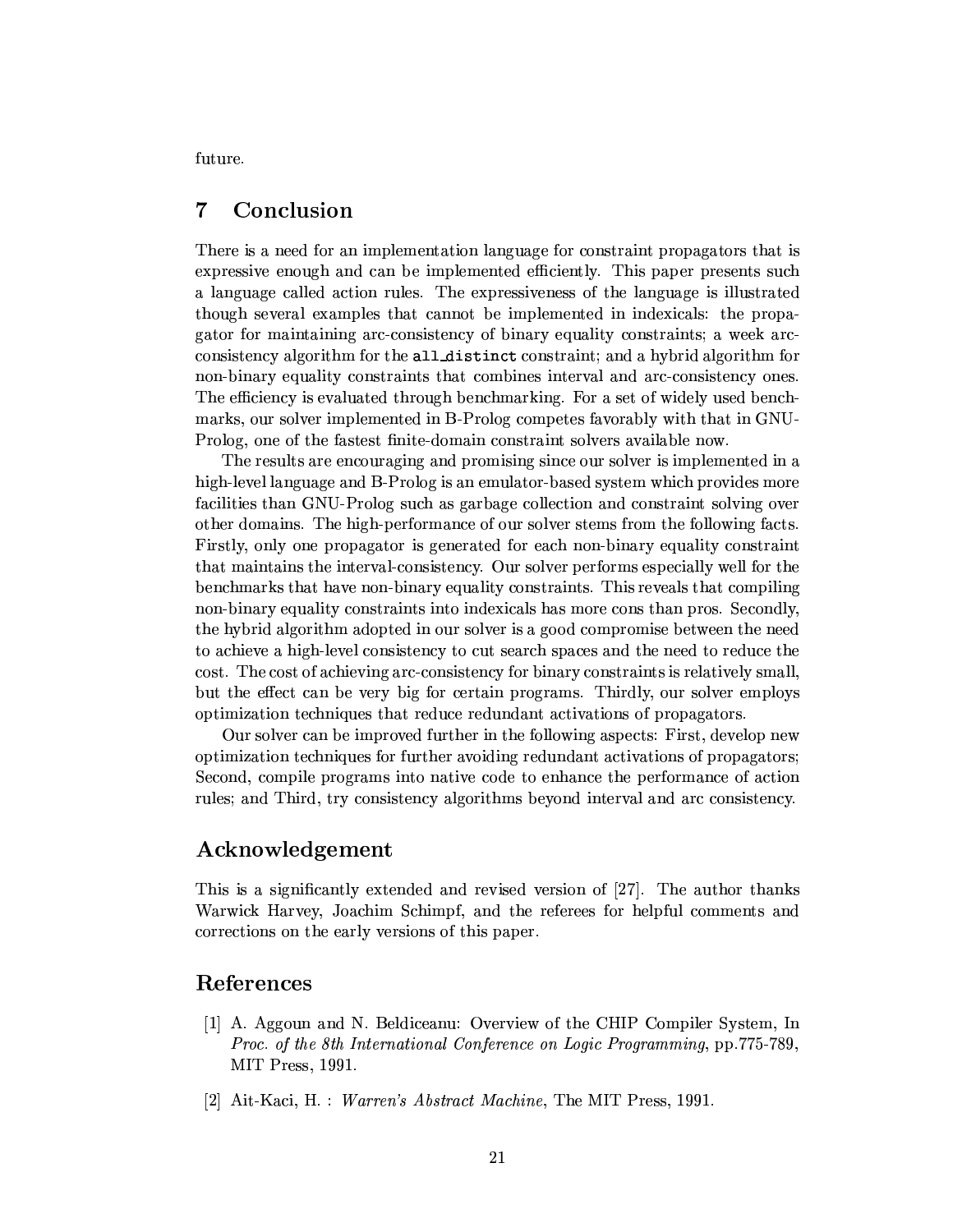- [3] M. Carlsson, G. Ottosson, and B. Carlson: An Open-ended Finite Domain Constraint Solver, Proc. Programming Languages and Logic Programming. pp.191-206, 1997.
- [4] P. Codognet and D. Diaz: Compiling Constraints in  $clp(FD)$ , Journal of Logic *Programming*,  $27(3)$ , pp. 185-226, 1996.
- [5] A. Colmerauer.: Equations and In-equations on Finite and Infinite Trees, Proc. of the International Conference on Fifth Generation Computer Systems  $(FGCS'84)$ , ICOT, 85-99, 1984.
- [6] D.Diaz and P. Codognet: The GNU-Prolog System and Its Implementation.  $ACM$  SAC, 2000.
- [7] M. Dincbas, P. Van Hentenryck, H. Simonis, A. Aggoun, T. Graf, and F. Berthier: The Constraint Logic Programming Language CHIP, In Proc. of the Fifth Generation Computer Systems, pp.693-702, ICOT, 1988.
- [8] M. Dincbas, H. Simonis, P. Van Hentenryck: Solving Large Combinatorial Problems in Logic Programming. Journal of Logic Programming,  $8(1)$ , pp.75-93, 1990.
- [9] W. Harvey and P.J. Stuckey: Improving Propagation by Changing Constraint Representation, *Constraints*, An International Journal, to appear.
- [10] T.W. Fruhwirth: Theory and Practice of Constraint Handling Rules, *Journal* of Logic Programming, Vol.37, pp.95-138, 1998.
- [11] C. Holzbaur: Meta-structures Vs. Attribute Variables in the Context of Extensible Unification, *Proc. PLLP'92*, LNCS  $631$ , pp. 260-268, 1992.
- [12] C. Holzbaur and T.W. Fruhwirth: Compiling Constraint Handling Rules into Prolog with Attributed Variables, International Conference on Principles and *Practice of Declarative Programming, pp.117-133, 1999.*
- [13] J. Jaffar and J.-L. Lassez: Constraint Logic Programming, *Proc. Fourteenth* Annual ACM SIGACT-SIGPLAN Symposium on Principles of programming  $languages$ , pp.21-23, 1987.
- [14] V. Kumar: Algorithms for Constraint Satisfaction Problems: A Survey. Al  $Magazine, 13(1), pp.32-44, 1992.$
- [15] M. Meier: Better Late Than Never, Implementations of Logic Programming Systems, E. Tick and G. Succi, Eds., Kluwer Academic Publishers, 1994.
- [16] Naish, L.: *Negation and Control in Prolog*, Lecture Note in Computer Science. 238, 1985.
- [17] J.F. Puget and M. Leconte: Beyond the Glass Box: Constraints as Objects, Proc. International Logic Programming Symposium, pp.513-527, 1995.